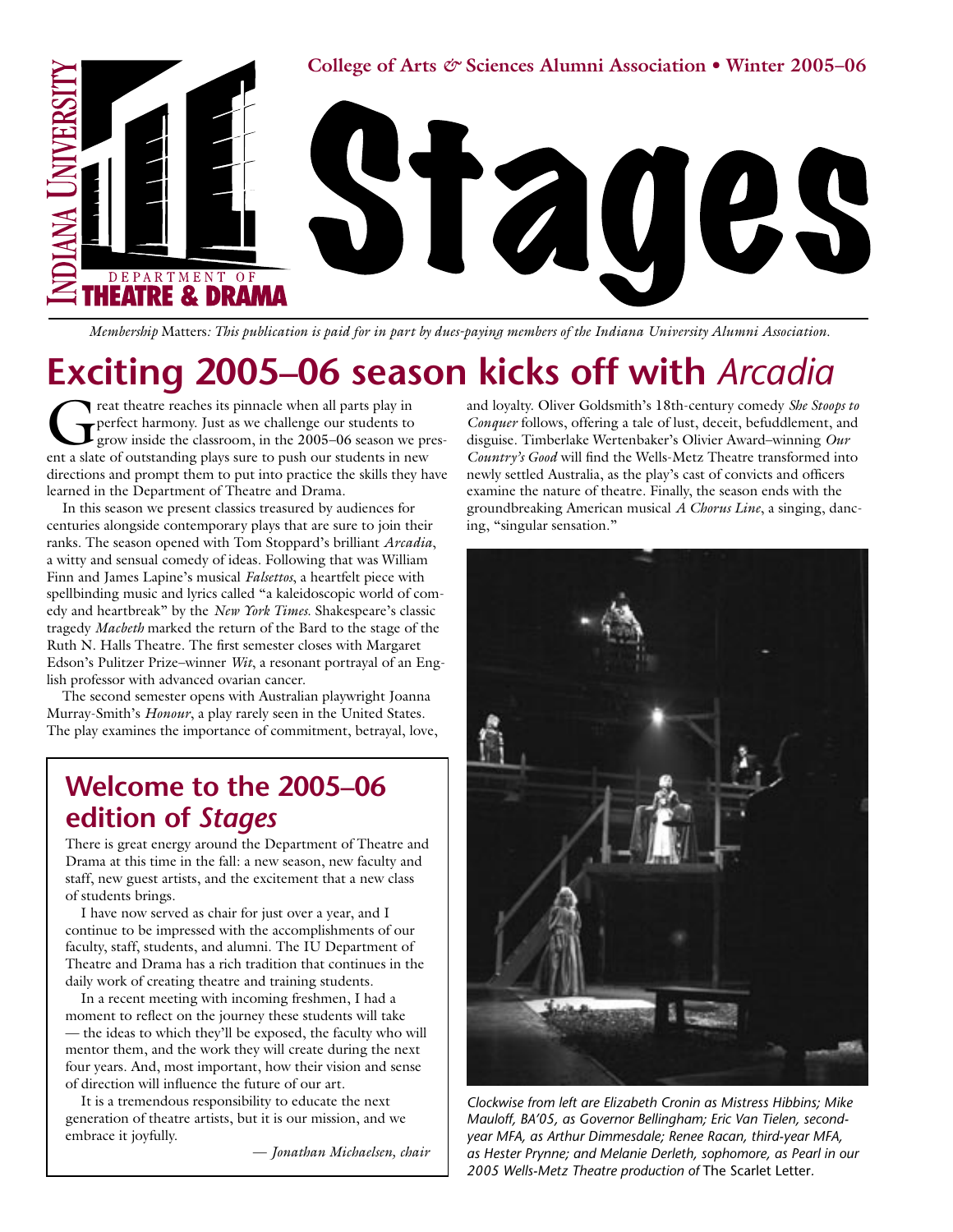# **Guest artists and scholars enhance the experience at IU**

In the 2004–05 academic year, the 1<br>and University Department of Thea<br>and Drama brought many notable<br>guests to campus. These visiting artists n the 2004–05 academic year, the Indiana University Department of Theatre guests to campus. These visiting artists and scholars represented a broad spectrum of experiences in the world of theatre. Playwrights, directors, producers, actors, agents, and historians all shared their vast knowledge with IU students.

### **George C. Wolfe**

The Department of Theatre and Drama proudly welcomed Tony Award–winning director George C. Wolfe as the 2005 Ralph L. Collins Memorial Lecturer on March 29 and 30. Wolfe, director of such historic Broadway productions as *Angels in America*, *Bring in 'Da Noise, Bring in 'Da Funk*, *Topdog/Underdog*, and *Caroline, or Change*, arrived in town 24 hours after his latest opening, Neil LaBute's *This Is How It Goes*.

Wolfe conducted a public question-andanswer session moderated by department chair Jonathan Michaelsen, in which topics ranged from Wolfe's 13-year tenure as producer at the famed Public Theatre in New York to his work as a playwright on such works as *The Colored Museum* and the problems faced by theatres seeking to increase the diversity of their audiences.

In addition to this public lecture, Wolfe spent an afternoon with graduate and undergraduate students in a more informal discussion, and he spent a morning sharing his experiences with the students, faculty, and staff of the Neal–Marshall Black Culture Center. According to Michaelsen, "George Wolfe made us think outside the box about the ways in which we approach theatre. His thoughts on the theatre were tremendously relevant to our continued growth as artists. Mr. Wolfe was inspiring and enlightening. What a fabulous opportunity for us and our students."

### **Colin Teevan**

Irish playwright Colin Teevan visited Indiana in conjunction with the U.S. premiere in February of his startling adaptation of Euripides' classic tragedy *Bacchai*. In addition to visiting classes and meeting informally with both playwriting and directing students, Teevan made three public appearances: He gave a post-show discussion after the Feb. 10 performance of the play, appeared as a part of a panel discussion at the John Waldron Arts Center on the creative process, and delivered a public lecture on the afternoon of Feb. 11. Teevan, who famously collaborated with Sir Peter Hall at London's National Theatre on the world premiere of *Bacchai*, delivered



*Chair Jonathan Michaelsen, left, interviews George C. Wolfe in the Ruth N. Halls Theatre.*

his lectures with great humor and insight into the world of professional theatre.

### **Jan Clarke**

Internationally renowned scholar of French and theatre Jan Clarke visited IU in February, delivering two public lectures and sitting in on classes in both theatre and drama and French and Italian. Her two lectures, "Violence Against Actresses in 18th-Century Paris" and "'These Daughters of Babylon': Female Performers on the French Stage in the 17th Century," reflected her deep knowledge of the performance conditions on the French stage.

Currently, she is senior lecturer in French at the University of Durham, England. She has published widely on all aspects of performance in the early modern French theatre, from lighting, scenery, and stage machinery to company finances and the life of the actor. She is a former editor of *Seventeenth-Century French Studies*, was associate editor of the documentary history *French Theatre in the Neo-Classical Era*, published by Cambridge University Press, and has made important contributions to the *Oxford Encyclopedia of Theatre and Performance* and the forthcoming *Cambridge Companion to Molière*.

In addition to these public appearances, Clarke made herself available for more informal meetings with students to discuss their research interests.

#### **Scott Lafeber**

In December 2004, guest director Scott Lafeber directed a sensational production of Kurt Vonnegut's *Happy Birthday, Wanda June*. Lafeber, who has acted both on and off Broadway, regionally, in London, and in many television, film, and voice-over appearances (including a segment for PBS that received an Emmy Award), is the artistic director for the New Harmony Theatre, a regional summer theatre in Indiana. He teaches in New York at his Studio for the Working Actor and at the Circle in the Square Theatre School on Broadway.

## **Randy White**

Professional director Randy White guest-directed the U.S. premiere of a new translation of Euripides' *Bacchai* by Colin Teevan in our Wells-Metz Theatre. White, who was resident director at New Dramatists in New York City for two seasons and associate director of David Edgar's *Continental Divide* at the Oregon Shakespeare Festival, Berkeley Rep, and the Barbican Theatre, has directed and taught for Fordham University and New York University.

White recently directed staged workshops of Dan Dietz's *Temp Odyssey* at the Public Theatre in New York (New Works Now Festival) and the new musical *Onwards and On Words* by Glen Berger and Frank London at Manhattan Theatre Club. White has also directed at the Humana Festival, Actors Theatre of Louisville.

### **Stu Pollard**

Independent feature film writer and director Stu Pollard, whose latest film *Keep Your Distance* features Stacy Keach, Kim Raver, (*continued on page 3*)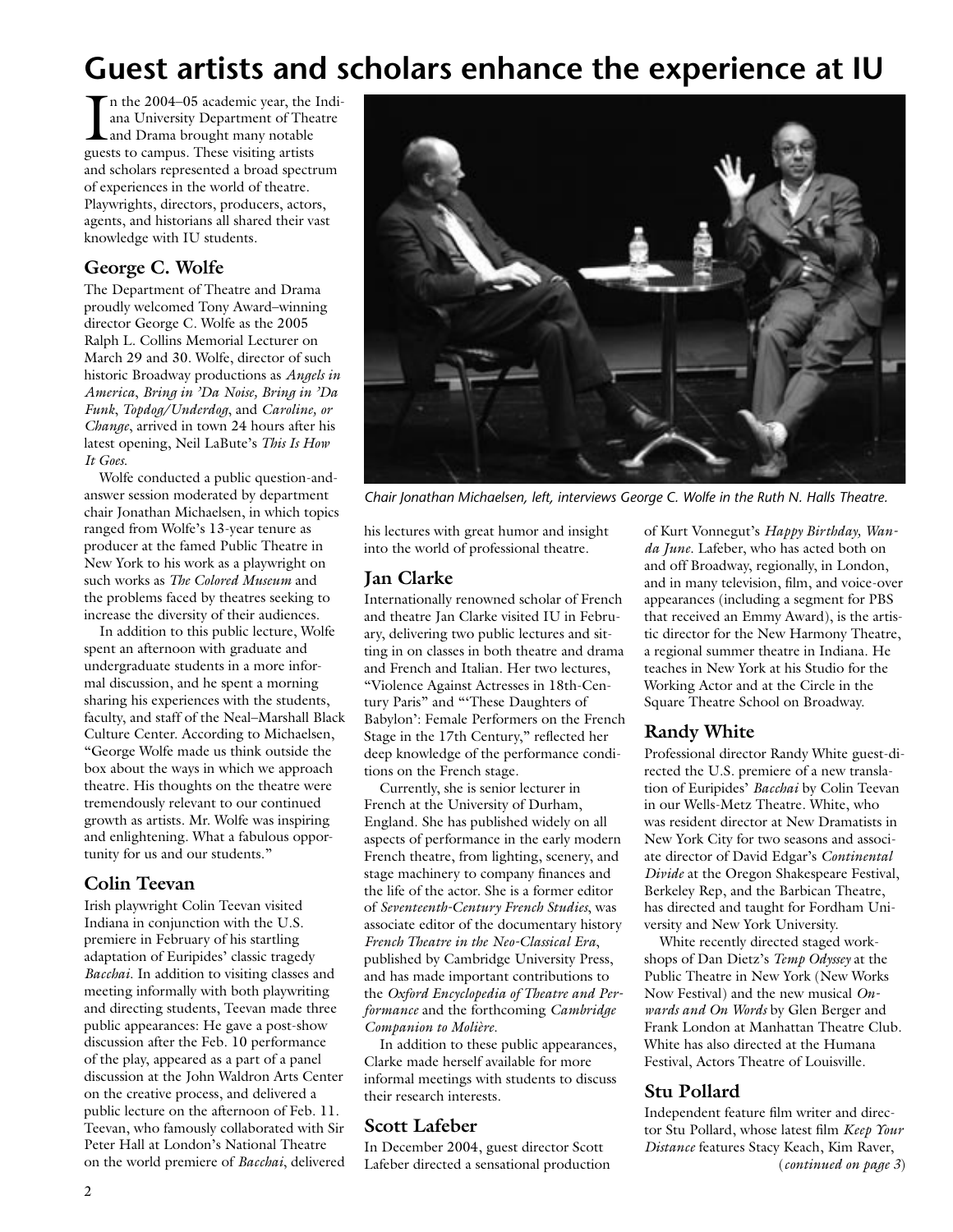# *Guest from Seoul brings philosophy and art to the department*

This past spring, the Department of Theatre and Drama welcomed a special guest who will be in residence until February 2006. Professor Kihyang Lee is taking a sabbatical from her work at the Department of Human Environment Graduate School of Yonsei University in Seoul. Her area of expertise is in the design of "art to wear."

Upon her arrival in the spring, Lee immediately began immersing herself in the theatre here at IU. She gave a special presentation to the Costume Design course of a recent work that was presented at the Kwanghwamoon Gallery in Seoul and titled *Hwa's Journey to the Enlightenment: The World of Hwa-eom Expressed Through Costume by Lee Ki-hyang,* "… a story about a journey to the Saha (earthly) world in

search of the Truth." Her work is greatly inspired by her love of her culture as well as Buddhist teachings, which she values greatly. It is filled with evocative images, thought, and color, which were inspired by a visit to a Tibetan temple.

Lee is internationally recognized for her exquisite fabric painting and dynamic costume design. Her work has recently been on exhibit in San Francisco during the summer and will be featured in an exhibit in Germany this September.

After a summer of extensive travel around the United States, London, Paris and Egypt, Lee returned to the United States to participate in two different professional workshops in New York City. This fall, she is observing several classes, including directing, costume history, make-up

design, stage management, and collaborative design, and she joined the design and technology faculty and graduate students for their annual trip to Stratford, Ontario.

A highlight of her visit is that Lee's time with us will culminate in a realized costume design for the original choreography of George Pinney, to be featured in the faculty dance concert in January 2006. Her work is evocative and fascinating.

Faculty and students have been enthusiastic about her participation and contributions to the department during her visit at IU. A great introduction to Lee's work is through the exhibition book for *Hwa's Journey to the Enlightenment,* which was produced and published by studio BAF in Seoul (ISBN 89-953186-2-7 03660).

— *Linda Pisano*

## **Guest artists**

#### (*continued from page 2*)

Gil Bellows, Jennifer Westfeldt, and Christian Kane, visited campus in April to discuss filmmaking with students.

Pollard visited design and directing classes and sat in on rehearsals for the independent student production of *Uncle Vanya*. Pollard shared his experiences as a film producer based in Louisville, Ky., and allowed IU students to establish a connection with the world of feature film.

#### **Jenny McKnight**

Actress Jenny McKnight, who at the time was appearing in the Indiana Repertory Theatre production of *Pride and Prejudice*, came to Bloomington to meet with students in the acting program. She shared her experiences and offered advice to those looking to enter the world of professional acting.



*Department chair Jonathan Michaelsen, left, interviews George C. Wolfe, surrounded by students in the Wells-Metz Theatre, during Wolfe's visit to the IUB campus last spring.*

#### **Janet Allen**

Janet Allen, artistic director of the Indiana Repertory Theatre, met with IU students to discuss her experiences in the professional theatre. Allen also met with faculty to discuss expanding design student internship positions at the IRT.

#### **Jane Alderman**

Casting agent Jane Alderman, who visited IU in the spring, worked with members of the graduate acting program and conducted a workshop for students interested in acting professionally in Chicago.

## **Rob Johansen, MFA'95**

Equity actor and Indiana Repertory Theatre company member and instructor Rob Johansen led a discussion on "Equity Acting: The Nitty Gritty" in October 2004 while he was a visiting lecturer for the Department of Theatre and Drama.

Johansen appeared as Oscar in the *Odd Couple* at the Brown County Playhouse, which co-sponsored his talk.

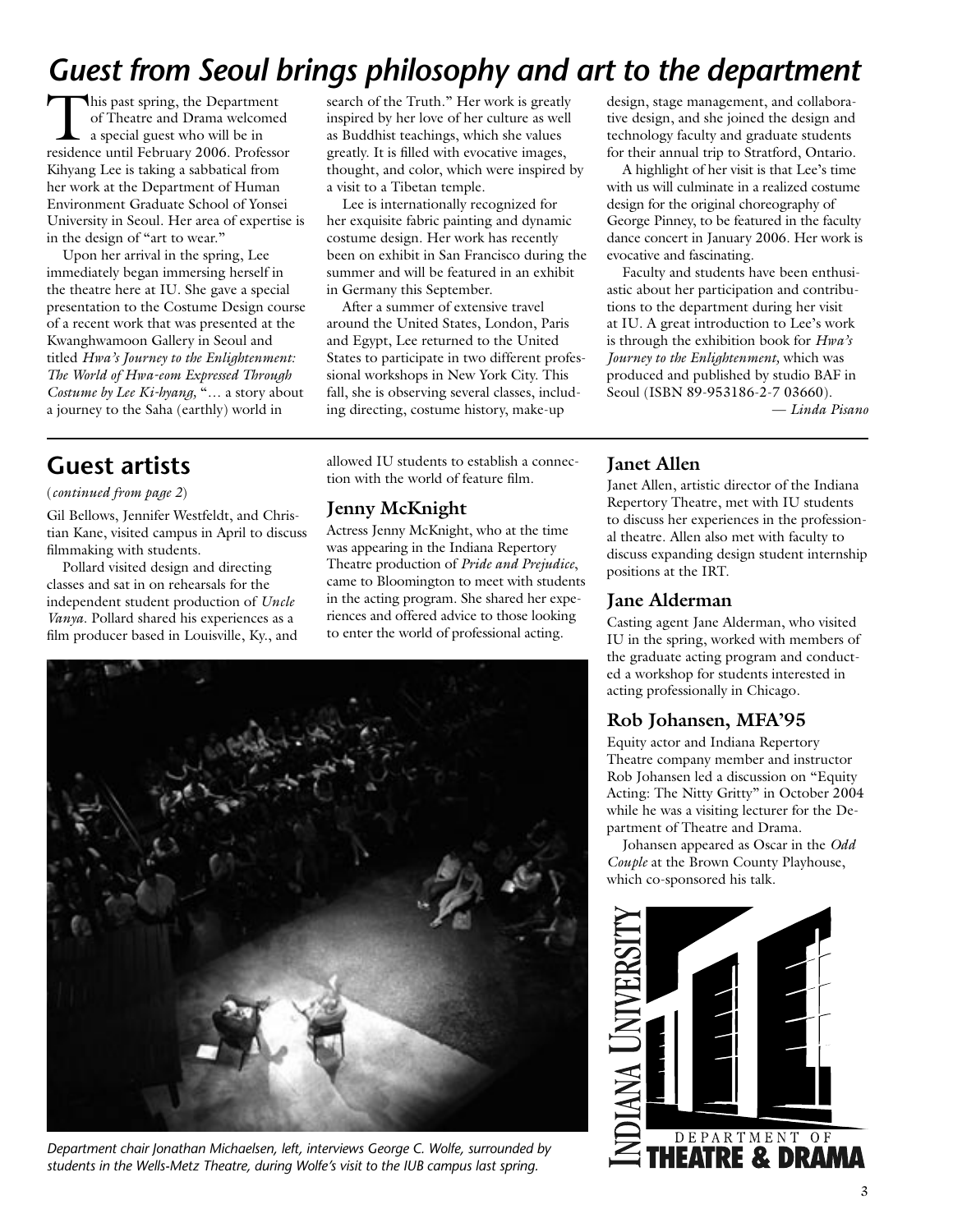# **Faculty and staff news**

In fall 2004, Fred M. Duer joined the faculty of the Department of The-<br>atre and Drama as head of our scenic<br>design program. Duer brings a wealth of n fall 2004, **Fred M. Duer** joined the faculty of the Department of Theatre and Drama as head of our scenic experience from his work in theatre, film, and television. He has worked at several regional theatres, including the Pasadena Playhouse, the San Diego Repertory Theatre, the Memorial Theatre in San Francisco, the Criterion Center in New York, and the Old Globe Theatre in San Diego. His designs for television include *Saved By the Bell*, *In the House*, and five seasons with *The Fresh Prince of Bel-Air*. He has been nationally recognized through many awards and nominations, including a 1989 Emmy nomination for his art direction on *The Pat Sajak Show*. Since arriving at Indiana University, Duer has designed our productions of *The Cherry Orchard, The Scarlet Letter,* and this fall's production of *Falsettos*, as well as *Forever Plaid* and *Greater Tuna* at the Brown County Playhouse*.* Duer also designed the set for the WTIU *Weekly Special* program.

**Fontaine Syer** joins the department as an associate professor of acting and directing. She comes to us with outstanding credentials. From 1992 to 1996 she was the associate artistic director of the Oregon Shakespeare Festival, where she also directed and acted. Following that, she served as the artistic director of the Delaware Theatre Company in Wilmington. As a freelance director, she has worked at the Utah Shakespearean Festival, Atlanta's Alliance Theatre, the Pennsylvania Center Stage, St. Louis Black Repertory Theatre, and the Barter Theatre. "Teaching is the natural culmination of a life in the theatre — where the ultimate goal is to learn and express all we can about what it means to be human," she said. She will direct the department's production of *She Stoops to Conquer* this spring.

**Nancy Lipschultz** joins the Department of Theatre and Drama this year as the new associate professor of voice and speech. She comes to Bloomington from Detroit, where she was head of the MFA and BFA voice programs at Wayne State University. A member of Actors Equity Association and the Screen Actors Guild, she has a long list of acting credits, including appearances at Lincoln Center, the American Jewish Theatre, Cornell University, and the Fringe Festival in Edinburgh, Scotland. She has also appeared in motion pictures and played a featured role on *Walker, Texas Ranger*. "I try to train actors I would love to work opposite in a play some day, actors whose power to communicate comes through

training, kindness, generosity, and sharing."

**Trish Hausmann** joins the Department of Theatre and Drama as house manager and patron services coordinator for the Lee Norvelle Theatre and Drama Center and for the Brown County Playhouse. She has worked as production manager, stage manager, and dramaturg on productions at the Roy and Edna Disney CalArts Theatre, the Sundance Theatre Lab, the Hope Summer Repertory Theatre, and the Kentucky Shakespeare Festival. She also worked as house manager at Miller Auditorium, one of the largest theatres in Michigan. "I was often the first person a patron saw at the theatre," she said, "and I had the responsibility to help them love the theatre as much as I did."

**Bruce Burgun** performed as Polonius this summer in the John Waldron Arts Center's production of *Hamlet*. He also began preliminary casting and production work for *Dinner with Friends,* to be presented by the Bloomington Area Arts Council in January 2006. He received an Indiana University Arts and Humanities Grant and began preliminary work to take a performance piece to the Edinburgh International Theatre Festival in 2006. He was also selected for *Who's Who Among America's Teachers* for 2005.

**Rakesh Solomon** was invited for a week by the National Taiwan University in Taipei, where he gave a lecture on theatre historiography and interacted with students



*Professor Rakesh Solomon chats with Kathleen Turner after Turner's performance in*  Who's Afraid of Virginia Woolfe*?*

and faculty. Solomon met several IU theatre and drama alumni, including Professor John Hu, PhD'69, founder of the theatre department at NTU, and Pao-Hsiang (a.k.a. Clive) Wang, MA'94, who is now a professor of theatre at NTU. Earlier this year, Solomon served as a member of the Nominating Committee of the American Theatre and Drama Society.

**Rob Shakespeare** designed and budgeted the lighting systems for the African, Pre-Columbian, and Oceanic galleries in the Indiana University Art Museum in preparation for fundraising, and he is in discussion about relighting the other galleries, atrium, and exterior of this I.M. Pei building. Shakespeare designed lighting and (*continued on page 7*)

# **'New Frontiers' in theatre and drama**

This past academic year, the Office **L** of the Vice President for Research announced a grant program aptly named "New Frontiers in the Arts and Humanities," the purpose of which is "to help Indiana University faculty members to expand their work into disciplinary or interdisciplinary frontiers that promise new insights into the human condition or pursue innovative directions in artistic creativity." This past spring semester, four of our faculty members received New Frontiers grants, supporting travel, visiting scholars, and research.

Professor Bruce Burgun's grant will support the production of his play *Diary of a Madman*, based on Gorky's story, at the Edinburgh Fringe Festival next year.

Professor Murray McGibbon's grant will fund a performance piece, "African *Tempest* Project," which will bring together IUB student actors and

South African actors in a production of Shakespeare's *The Tempest* in South Africa next summer.

Professor Robert A. Shakespeare received a grant to fund a conference, "Virtual Scenography in Live Performance: New Frontiers," in the second semester of 2005–06. Shakespeare also received a collaborative grant to produce stage lighting for a new piece in the faculty dance concert to be presented in January 2006.

Professor Rakesh Solomon's grant will support his research and writing to complete his book on Indian theatre, *Culture, Politics, and Theatre in Colonial India, 1753*–*1947*.

The projects of our faculty reflect interests and creative activities as diverse as the department itself. The grants are supported by a generous contribution by the Lilly Foundation.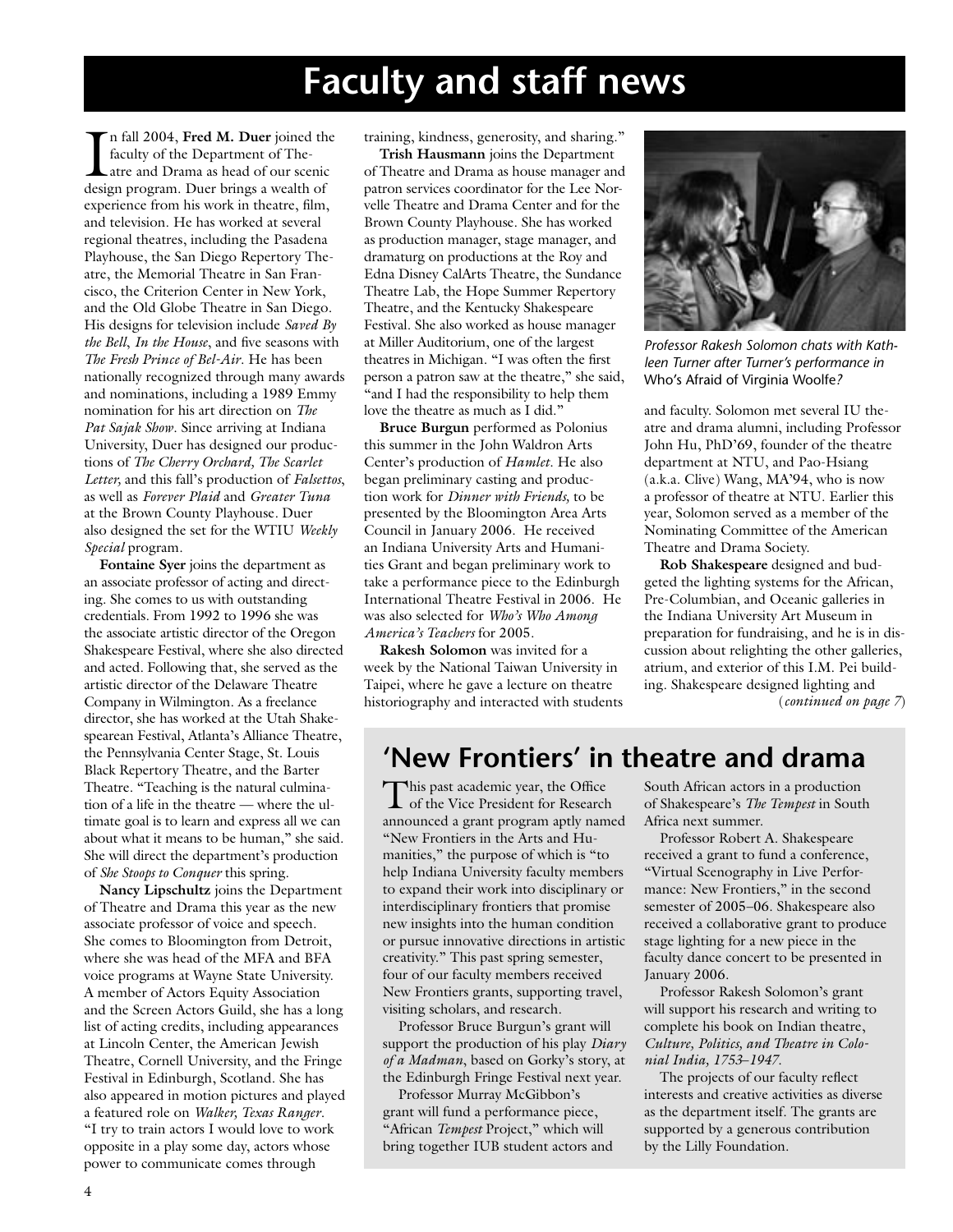# **Theatre Circle increases support, becomes season sponsor**

From recruitment through graduation, the Theatre Circle plays a major role in the life of every Indiana University Department of Theatre and Drama student. Many of you might never have attended IU had you not been recruited by our faculty attending University/Resident Theatre Association auditions, by an ad in a theatre journal, or through attendance at the Midsummer Theatre Program for high school students — all projects supported by the Theatre Circle. And for many of you, the culminating event of your IU years was the graduation day brunch that the Theatre

Circle and the department hosted for you and your family.

In 2004–05, the Theatre Circle provided \$72,850, its largest budget ever, to continue its 26 years of supporting the department's mission and programs, helping to provide that margin of excellence that has kept the department in the top echelon of the nation's theatre programs.

For the first time in its history, the patron group provided direct production sponsorship for the season of eight plays. In addition to the \$20,000 production sponsorship, the group continued to support the production program by providing, as it has each year since its founding, the major

portion of the funding (\$5,000 last year) for the printing of the informative and entertaining programs for the eight productions, including large-print and Braille programs. The Theatre Circle also sponsored audio description for the visually impaired for one performance of each production in the Ruth N. Halls Theatre, Wells-Metz Theatre, and Brown County Playhouse.

Student needs are at the heart of all Theatre Circle projects, and in 2004–05, the patron group provided \$27,700 for scholarships and recruitment. The 42 scholarships included: Theatre Circle Outstanding Theatre Major Awards for two undergraduates; tuition scholarships for 29 Brown County Playhouse cast and staff members for their required one credit hour of T390-Creative Work in Summer Theatre; professional conference scholarships to defray travel expenses for six graduate students who were invited to present their research papers at international and regional conferences; partial tuition scholarships that enabled three high school students to attend the department's two-week Midsummer Theatre Program; and sponsorship of two MFA graduate actor internships at the Indiana Repertory Theatre.

The Theatre Circle assisted in funding travel for seven faculty members to attend national University/Resident Theatre Association auditions held in New York and Chicago to recruit the nation's best



*Senior Tom Hershner, left, as Jinx; second-year MFA John R. Armstrong, as Sparky; senior Pete Stoffan, as Francis; and junior Matt Rhodes, as Smudge in the 2005 Brown County Playhouse production of* Forever Plaid

graduate students for our MFA programs in acting/directing, scenic design, costume design, lighting design, and technology. The group also underwrote the department's national print media (theatre journals) campaign to recruit undergraduate and graduate students.

Students and audiences will benefit from another new project for 2004–05, the allocation of \$10,000 for the enhancement of the lighting and décor of the Lee Norvelle Theatre and Drama Center's two lobbies.

"Best Attractions Web Site" is the accolade earned by the theatre and drama department's redesigned Web site, for which the Theatre Circle provided \$2,500 in design fees and software. The award was presented by the Bloomington Monroe County Convention and Visitors Bureau at its spring 2005 luncheon.

As always, among the most popular projects with students was the Theatre Circle's support of student hospitality and outreach events, including the September pizza party to welcome new undergraduates, the picnic to welcome graduate students, the graduation day brunch honoring all departmental graduates and their parents, and refreshments for each production's daylong technical rehearsal.

 "Awesome!" "The most fun I've ever had!" "The coolest, most exciting trip of my life!" These direct quotes from their thankyou letters convey a bit of the enthusiastic

> response of the 150 elementary students from four Bloomington schools whom Theatre Circle bused to the Lee Norvelle Theatre and Drama Center, where they were fascinated by stage trapdoors and lifts, amazed by ongoing scenic and costume studio work, and mesmerized by stage combat demonstrations, including swordfights. This project has definitely produced some future theatre-goers!

> In addition to these projects, the Theatre Circle again partnered with the department to co-sponsor three important educational programs: the preshow lecture series, the dinners with director and designers, and the publication of Theatre Circle *Insights*, the informative publication mailed prior to each production, along with

an advance copy of the production program. A highlight for many students and patrons alike was the Meet the Playwrights Evening, which featured staged readings of three new plays by students from the playwriting program. With the Division of Continuing Studies, the Theatre Circle also sponsored chartered excursions to professional productions of *The Miser*, at Actor's Theatre of Louisville, and to *Pride and Prejudice* and *The Grapes of Wrath*, at the Indiana Repertory Theatre in Indianapolis.

Theatre Circle officers for 2004–05 were Ann Burke, president; Janet Stavropoulos, vice president; Audrey Marker, secretary; and Bill Kroll, treasurer.

The Department of Theatre and Drama appreciates all the projects and programs of Theatre Circle and thanks its patron group for its 26 years of unparalleled support.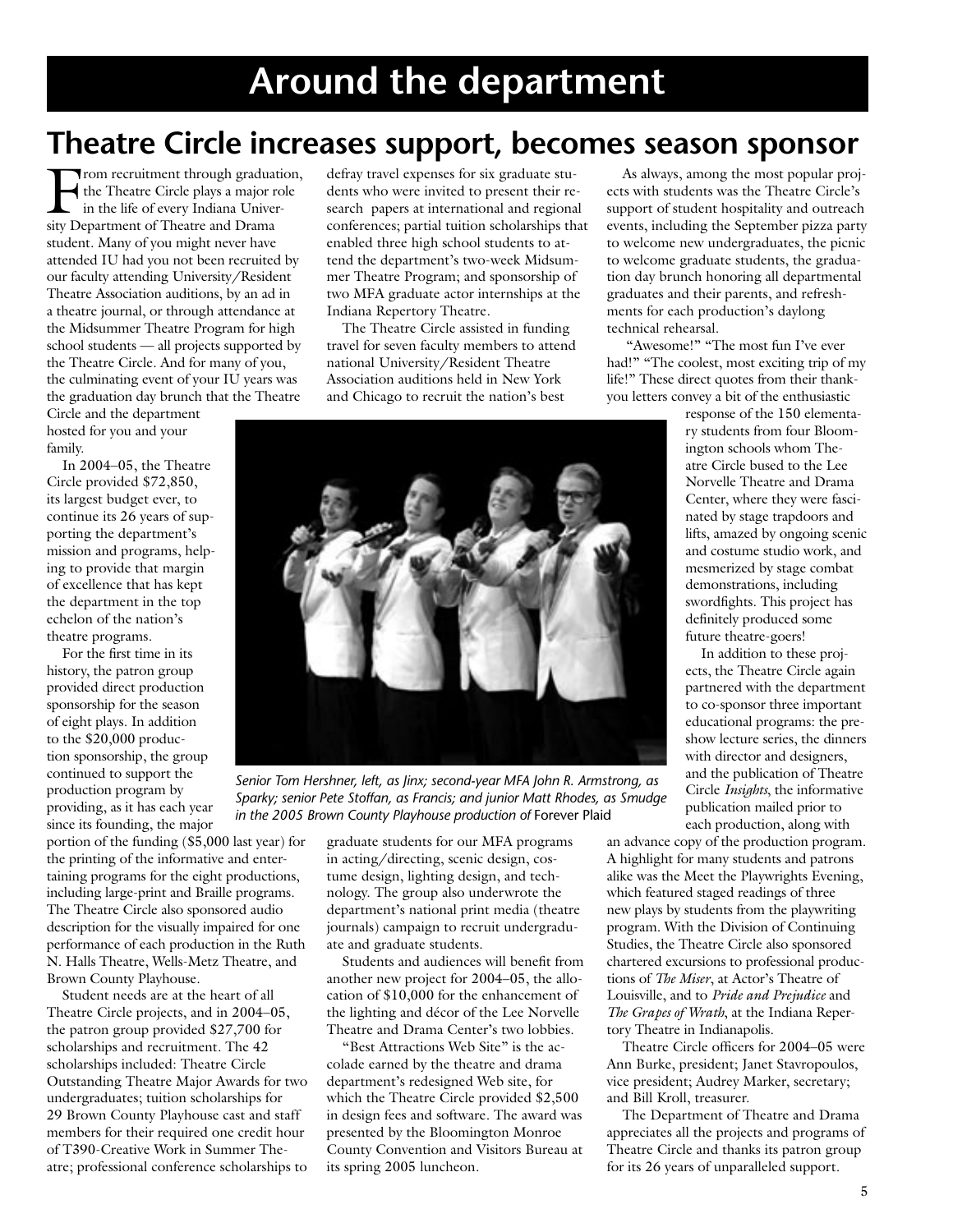# And the winner is …

# *Department's redesigned Web site wins award in Bloomington*

In January 2005, the newly redesigned<br>Department of Theatre and Drama<br>Web site was launched. The launch was<br>the result of almost a year's worth of meetn January 2005, the newly redesigned Department of Theatre and Drama Web site was launched. The launch was ings, analysis, and study by Professor Robert Bovard, who chaired the committee; John Edward Kinzer, audience development director; dramaturg Tom Shafer; and professor and chair Jonathan Michaelsen.

"Our previous Web site," says Shafer, "was not especially easy to navigate, was difficult to maintain, and suffered from nonstandardized code, which presented very different results when pages were viewed in different browsers and different computer platforms."

The committee thoroughly examined Web sites that seemed to perform in better ways and carefully defined how each page ought to serve the department and the different visitors to the site. "Our home page," says Bovard, "is visited hundreds of times a day by parents, students, audience members seeking information about performances, and colleagues from around the university and around the world. We wrote, revised, and edited pages to make sure that their content met the discrete needs of prospective visitors, and then we worked on a navigation scheme that allowed the user to get to the right pages in an intuitive, quick, and easy manner."

The design process was helped immensely by the services of graduate student and Web designer Ji Young Chong, whose experience, knowledge, and design suggestions helped the committee clarify



*The award for the 2005 Outstanding Attractions Web site, presented by the Bloomington and Monroe County Convention and Visitors Bureau.*

problems and find solutions. Her clean, picturesque designs and workable navigation throughout the site form the "look" of the redesign. A donation from the Theatre Circle made it possible for us to bring Ji Young Chong into the project.

The reception of the new site has been remarkably positive, so much so that in May the Bloomington-Monroe County Convention and Visitors Bureau presented the department with its 2005 Hospitality

Award for the most outstanding Web site for an area attraction.

Open your browser and visit the newly redesigned department Web site to keep abreast of alumni news and read about productions, guest lecturers, and departmental activities. You can use the "Contact Us" button to update your addresses, ask questions, make suggestions, and share news. We'd love to hear from you!

**www.indiana.edu/~thtr**

## **Another great Midsummer Theatre Program shapes students**

In its seventh year, the Midsummer The-<br>Latre Program brought 22 high school atre Program brought 22 high school students to the Bloomington campus of IU, where they participated in a twoweek intensive course of theatre study. These students came from California, Florida, Minnesota, and many other places around the United States. While living in a residence hall, these students spent the majority of their days in the Lee Norvelle Theatre and Drama Center, training in acting, dramatic literature, musical theatre, and television. In addition, they received workshop instruction in directing, lighting design, costume design, and scenic design. Training, workshops, and classes were conducted under the experienced eyes of IU theatre and drama faculty, as well as those

of advanced graduate students.

For the last three years, the Midsummer Theatre Program was fortunate to have been directed by Matt Harding, who was visiting lecturer in voice and speech for the Department of Theatre and Drama. Harding has extensive experience working as a vocal coach with many of the top theatres in the Chicago area, and his dedication to working with high school students proved inspiring to all. As Harding has moved on from IU, Dale McFadden, professor of acting and directing, will take over the position of program director this year and will surely bring new energy and perspective to the program.

Fifty-five percent of the students who have attended the Midsummer Theatre Program have enrolled at Indiana University, and a reading of their comments made upon completion of the program makes it easy to see why. Here is a sampling of student responses to their time in Bloomington:

"Not only has this program helped me shape who I am, but I have learned skills that will continue to shape my craft. … I feel that I have grown physically, spiritually, emotionally, and mentally. Midsummer shone light on my strengths and cradled my weaknesses."

"The things you learn help with every aspect of your life, not just theatre." "The program is life-changing."

"The Midsummer Theatre Program is most likely the best experience you'll have. I have an entire new family that I just met two weeks ago!"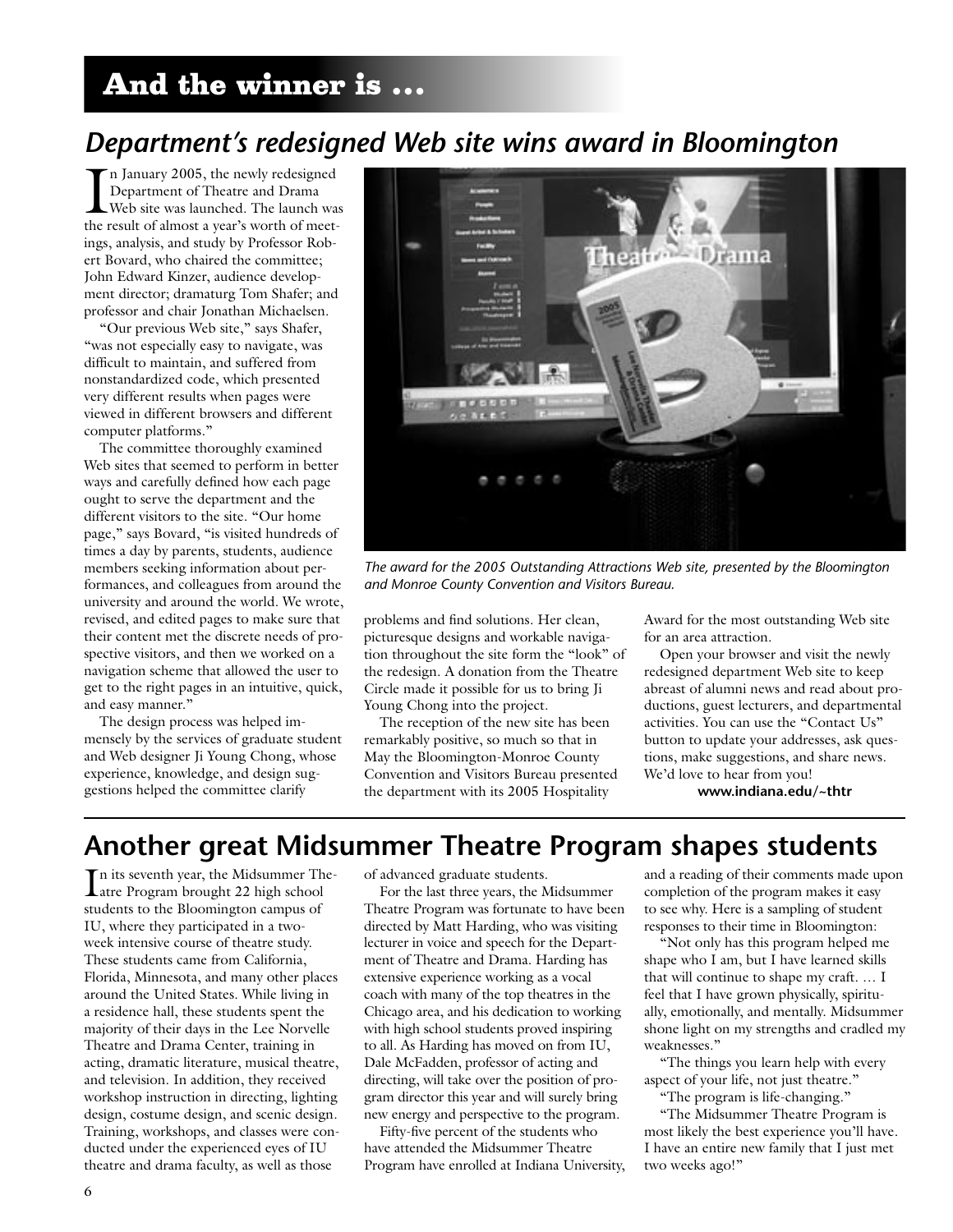# **From Indiana to Utah and back home**

For more than four decades, the Utah Shakespearean Festival has stood among the leading regional theatres in the United States. Since its first production in 1962, audiences from around the world have flocked to the festival's three theatres, with more than 150,000 witnessing the company's magic on a yearly basis. This past summer, several members of the IU Department of Theatre and Drama traveled west to work for this prestigious company.

Professor Emeritus Howard Jensen, whose association with the festival goes back to its inception, returned to Cedar City to direct Christopher Marlowe's iconic *Doctor Faustus*. Jensen appeared on the stage at Utah in the festival's first season, and in the years since he has directed a dozen shows there. Jensen is only the first in a string of IU-affiliated artists to ply their trade at the festival this season.

Assistant Professor Linda Pisano joined Jensen on *Faustus*, designing the costumes for the play. Pisano's MFA costume design student Carmen Killam also spent part of her summer at the festival, working in the craft house before returning to Bloomington to lend her talents to the second half of the Brown County Playhouse season.

Two more IU graduate students and two recent alumni joined Jensen, Pisano, and Killam. Second-year MFA actor and Utah native Eric VanTielen appeared in two shows this summer: Jensen's *Faustus* and the musical *Camelot*, where he

landed the coveted featured role of Sir Lionel, an honor he calls "unexpected."

Third-year MFA actor Vanessa Ballam, also a Utah native, returned to Cedar City for her second consecutive summer, appearing in *Faustus* and *Camelot*. Growing up in Utah, she says, attending the festival was a "family tradition. Every summer for about 15 years, my dad would pack us up, and we'd see all the shows." Getting to step on their stage was "a goal, a dream" for Ballam, and now that she's been there twice, she hopes to go back again.

Other actors at the festival this season included Allison Batty, MFA'05, and Jonathan Molitor, MFA'04, who both appeared in *Faustus*, *Love's Labour's Lost*, and *Romeo and Juliet*. Ben Livingston, MFA'90, appeared as Mephistopheles in *Doctor Faustus*.

The opportunity to collaborate with the gifted professionals at the Utah Shakespearean Festival truly provides a unique, challenging, and rewarding experience for both our students and faculty. Working with the experienced artists in Cedar City will surely be a key point in the development of our students, and remaining connected to the professional world allows our faculty to flex their creative muscles in a different arena. These experiences reflect very strongly on our program here in Bloomington, while at the same time inspiring our artists to bring new and exciting ideas to our stages.

## **Faculty and staff**

#### (*continued from page 4*)

sound for *Brighton Beach Memoirs* at the Brown County Playhouse. He traveled to Laterna Magica in Prague and to the BBC Studios in London in preparation for the symposium "Virtual Scenography in Live Performance: New Frontiers." This international symposium is funded by a significant grant to stage this gathering of experts and artists in the Ruth N. Halls Theatre March 2–4, 2006. At the annual Radiance Workshop in Montreal, Shakespeare presented a paper on his current research project, titled "Virtual Light Projection."

He received an award to create a new performance work — with choreographer Liz Shea, assistant professor of kinesiology, and composer Jeff Hass, associate professor of music and director of the Center for Electronic and Computer Music — to be staged in the Ruth N. Halls Theatre as

part of the faculty dance concert in January 2006. The work embraces a "virtual scenography" experiment.

**Ron Wainscott**, PhD'84, and **Kathy Fletcher**, PhD'86, completed work for *Plays Onstage: An Anthology*, which was published in October by Allyn and Bacon. This dynamic duo also completed the revision for the second edition of *Theatre: Collaborative Acts*, which is due to be published in March 2006. Two articles by Wainscott were published this summer in the new *Microsoft Encarta Encyclopedia*: "American Literature: Drama" and "Musical."

**Jonathan Michaelsen** produced his first season at the Brown County Playhouse as well as directed *The Importance of Being Earnest* for BCP. This fall he directed the opening production of the Lee Norvelle Theatre and Drama Center season, *Arcadia*. Michaelsen has also been busy working on a new BFA program in musical theatre for the department.

## *Bob Shanks donates papers to Lilly Library*

*Good Morning, America*, *20/20*, and *Wide, Wide World of Entertainment* are among the landmark television shows created and produced by Emmy-winning distinguished alumnus Bob Shanks, who presented a collection of his scripts, books, journals, and papers to the Lilly Library in April.

The winner of three Emmys (and nominee for eight others) and numerous awards for television writing and producing, Shanks, who earned a bachelor's degree in 1954 in radio and television, minored in theatre and English literature and received the Distinguished Alumnus Award in 1979. He has worked closely with our department, from the Jordan River Review production of his musical *Welcome to France*, directed in 1954 by Lee Norvelle, to the University Theatre's premiere production of his *S.J. Perelman Presents*, directed in 1989 by Ann J. Shanks and starring Lewis J. Stadlin (which later moved to the Cherry Lane Theatre in New York) — and later the first staged reading of his play *When Jefferson Dined Alone*, directed by Ronald Wainscott.

Shanks's numerous television credits include producing and writing for the critically acclaimed *The Great American Dream Machine*, the *Tonight Show* with Jack Parr, the *Merv Griffin Show*, CBS's *Morning Program*, and *Candid Camera*, as well as specials, including *Eleanor and Franklin: The White House Years*. He was vice president of ABC Television from 1973 to 1978; chair and CEO of COMCO television production company, which he and his wife, Ann, own, from 1979 to 1986; and governor of the National Academy of Television Arts and Sciences from 1973 to 1976. He received the 1979 Grand Award of the International Film and TV Festival of New York for his *Israel 25: A Celebration*, and he has won six Gold Awards and two Silver Awards from the festival.

Co-producer of *Lillian* on Broadway, directed by Ann Shanks and starring Zoe Caldwell, he wrote the novel *Love Is Not Enough* and several books on television, including *The Primal Screen: How to Write, Sell, and Produce Movies for Television* and *The Cool Fire*: *How to Make It On Television*, which Merv Griffin praised as "the best guidebook to television ever written."

The highlights of Shanks's campus visit were the official presentation of his papers to the Lilly Library on April 28; his enthusiastically received talk, "Television and Society: Personal Adventures," followed by a reception in his honor; and a Lilly exhibit of selected papers. He also made time for a visit to our department and a tour of the Norvelle Theatre and Drama Center.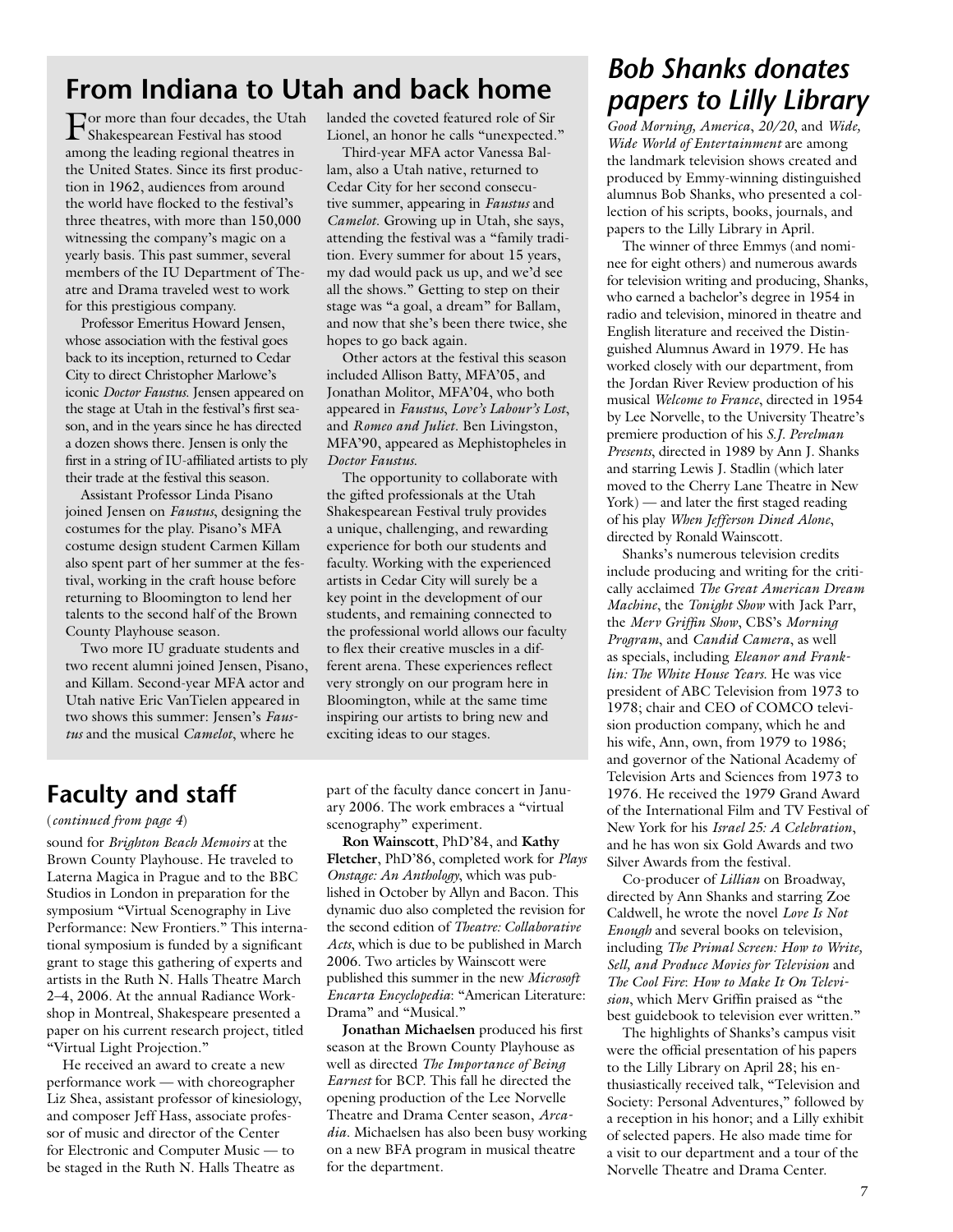# **Student news**

# **University Players: Becoming a theatre professional**

am sure that most of you, as alumni, remember the transition from being awestruck freshmen students in the IU Department of Theatre and Drama to becoming confident and consummate theatre professionals at the end of your journey in the program. I am near the completion of that journey and have experienced so much in so short a time.

As I began my academic journey, I learned that above all else, the key to success was involvement. In terms of academic involvement, I enrolled myself in as many theatre classes as I could. Surprisingly, I found facets of the theatre that I had not yet explored fascinating, and, more important, vital to understanding the art of theatre holistically. Not only did I learn more marketable trades, but I also had outstanding faculty and staff provide me with a supportive and enjoyable environment. I started building relationships with people that would go beyond my program of study at IU and form the core of my network in the professional world of theatre.

Most important to me has been my involvement with the University Players, the undergraduate theatre organization. UP is in its ninth year and has a board of eight undergraduate directors who oversee the organization's productions, workshops, and other theatrical initiatives. They provide undergraduate students with many opportunities in all areas of the theatre. UP complements the department's season and receives a great deal of support from faculty members, who serve as mentors for various projects.

Last year, we produced Stephen Sondheim's *Assassins* at the Buskirk-Chumley Theater in downtown Bloomington. This was a full-scale musical that was produced, directed, designed, and performed entirely by undergraduate students, put on free of cost to the audience with the help of grants and sponsorships, and seen by more than 1,300 people. It was an exhilarating time for us and a landmark in our careers here. It felt, for the first time, that there was absolutely no underestimating the power of undergraduates. After two years of work with UP, I have now become the artistic director, am preparing to direct my first production, and look forward to yet another year of innovative and high-quality theatre.

Theatre is a representation of life, so it seems only logical that we must have an understanding of the many aspects of life to produce theatre that is rich with emotions and the human experience. For this reason, I'm glad I chose a school that encouraged a strong liberal arts education to prepare me for the world I am about to become a part of. I have been given a great many opportunities and met people who have influenced me immensely, helping me become the theatre artist I have worked so hard to become.

We would like to invite you to come see our productions or even speak to our members about your experiences in the field!

For more information, visit our Web site at www.indiana.edu/~players.

> —*Hilary Krishnan, senior theatre and drama student*

# **Drama and musical theatre students win NSAL awards**

From *Amadeus* and *The Rivals* to *Falsettos* and *Kiss Me Kate*, nine theatre and drama students acted, sang, and danced multiple roles on their way to \$5,600 in drama and musical theatre awards in competitions sponsored by the

Bloomington chapter of the National Society of Arts and Letters in 2005. They were among the students who received \$22,500 in awards presented April 17 at the NSAL Showcase, which featured performances by the top two winners in drama, musical theatre, vocal and instrumental music, ballet, and literature, and an exhibit of the winning visual artists'work.

First-year MFA actor **Eric VanTielen** captured the first place in drama: comedy, the Mrs. Granville Wells Memorial Award, with his monologues by Lord Faulkland from Sheridan's *The Rivals* and Amadeus

from Peter Schaffer's *Amadeus.* The award, funded by the Chancellor Herman B Wells Endowment, entitled VanTielen to represent the chapter at the NSAL national competition held in Hawaii in May. "Hawaii was a once-in-a-lifetime chance to measure my progress as an actor compared to other actors across the country," he said.

#### **Anjanette Hall Armstrong** received the Lora Shiner

Memorial Award, donated by Reva Shiner, as an award for second place. Armstrong's comic selections were taken from Molière's *Tartuffe* and Christopher Durang's *Business Lunch at the Russian Tea Room*. **Vanessa Ballam**, second-year MFA actor, garnered the third-

place Lenyth Brockett, Carol Moody, and Fran Syngg Memorial Award donated by **Marion Bankert Michael** and **R. Keith Michael**. Ballam's monologues were from Sheridan's *School for Scandal* and Michael Cristofer's *The* 

*Lady and the Clarinet.*

Undergraduate **Alexander Meisner** won fourth place and received the Hrisomalos Merit Award donated by Becky and Frank Hrisomalos. Meisner's audition selections were from Shakespeare's *Two Gentlemen of Verona* and Kevin Wade's *Key Exchange*. First-year MFA actor **John Armstrong**, BA'00, performed excerpts from Molière's *The Misanthrope* and E. Berlin's The *Line That Picked Up 1000 Babes* to win the Drama Merit Award donated by Dottie Collins, Martha Jacobs, and Carolyn and Ron Kovener. It was a double win for the Armstrong family, as John and Anjanette Armstrong are married. Undergraduate **Jessica Rothert** received the Marjorie K. Borkenstein Award, donated by the Borkenstein Endowment, for her interpretation of monologues from Shakespeare's *Merchant of Venice* and Oscar Wilde's *The Importance of Being Earnest*.

Theatre and drama administrative director **Marilyn Norris** planned and chaired the drama competition held in February. Judges were **Dianne Timmerman**, MFA'93, who is the interim chair and associate professor at Butler University's (*continued on page 9*)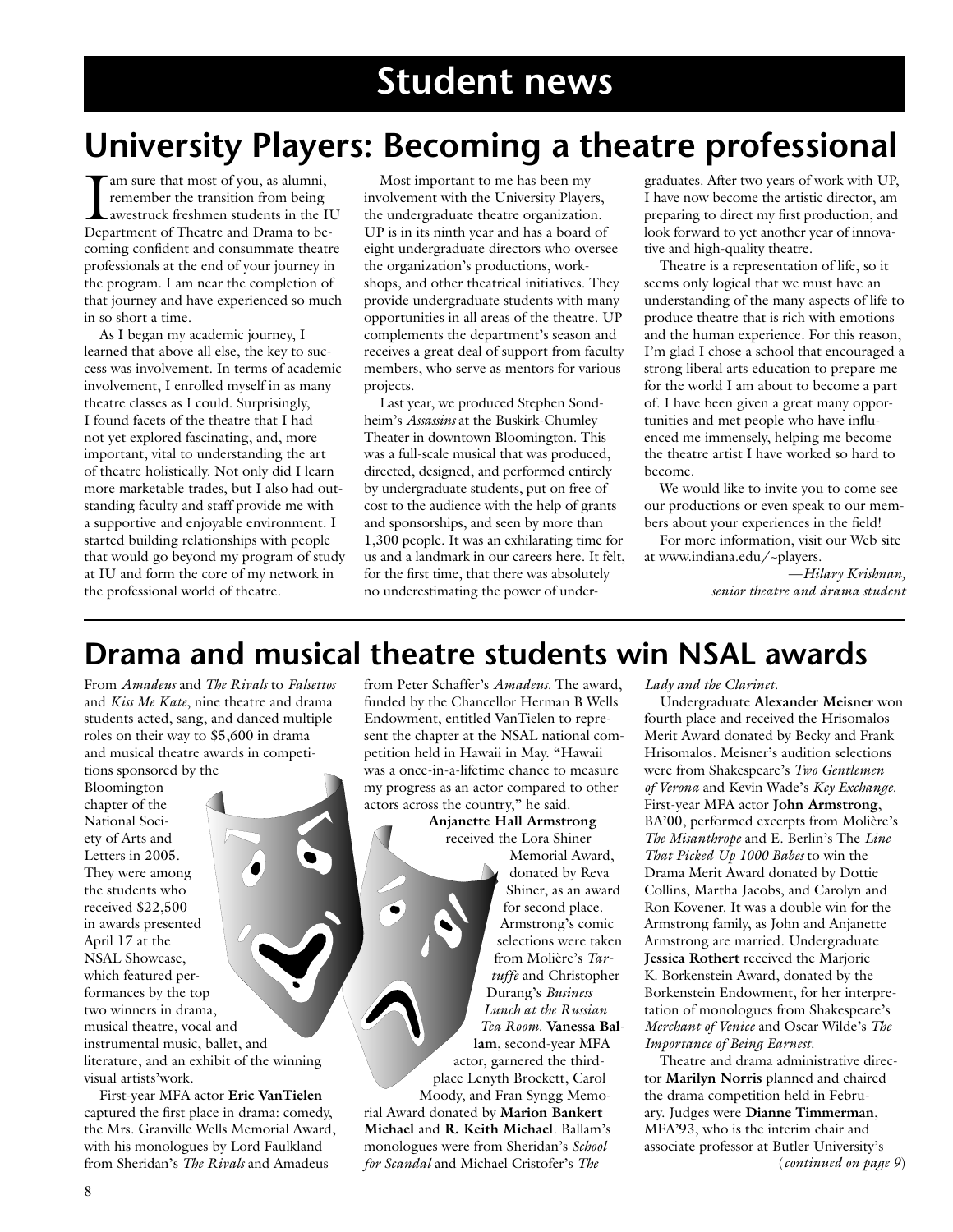# **Alumni, friends give \$137,000 in departmental scholarships and awards in 2004–05**

The Lee and Deborah Norvelle<br>
Endowment, established in 1977<br>
by the late Lee Norvelle, founder of<br>
the III theatre program provided agis Endowment, established in 1977 the IU theatre program, provided assistantship scholarships for MFA actors **John Armstrong**, **Vanessa Ballam**, **Allison Batty**, **Tom Conner**, **Brendan Pentzell**, **Scot Purkeypile**, **Renee Rodriguez**, and **EricVanTielen**, and MFA director **Danielle Howard**. Current PhD student **Noe Montez** received academic support from the endowment established in 1986 by former theatre faculty member Foster Harmon. Harmon, who now lives in Florida, directed most of the University Theatre productions and all of the experimental theatre productions, and did all theatre lighting and makeup from 1936 through 1942. The teaching assistantship of PhD student **Eileen Curley** was partially

funded by the Russell Havens Endowment. These three endowments provided more than \$100,000 in scholarships for these 11 graduate students. Enthusiastic

applause and cheers greeted the awarding of an additional \$37,000 in scholarships and awards at the annual Theatre and Drama Department Banquet and Prom, held April 29 at the Monroe County Convention Center. Staged by the Student Advisory Board, the gala event also featured a welcome from chair Jonathan Michaelsen, a tribute to Howard

## **NSAL awards**

#### (*continued from page 8*)

theatre department; Julie Dixon, head of acting and associate professor at Indiana State University; and Peter Pappadopoulos, assistant professor of theatre at ISU.

"Holding to the Ground" from *Falsettos*, "Always True to You in My Fashion" from *Kiss Me Kate*, and a monologue from John Patrick Shanley's *Where's My Money* earned undergraduate **Rebecca Faulkenberry** the top Musical Theatre Chapter Career Award. Double winner **Vanessa Ballam** performed "Losing My Mind" from *Follies,* "Without You" from *My Fair Lady*, and

Jensen upon his retirement, good-natured lampooning of the 2004–05 production season, and the crowning of Wes Peters, professor emeritus, and Dale McFadden, associate chair, as prom king and queen.

**Jessica Rothert** and **Malia Tilden** garnered the two major undergraduate scholarships. Rothert received the Nota Scholl McGreevey Scholarship presented for "exceptional talent and dedication to the theatre." The

**Thank you! Thank you! Thank you! The overwhelming generosity of many of you, our alumni and friends, made possible or enhanced the academic careers of more than 30 theatre and drama graduates and majors in 2004–05.**

award is donated by distinguished alumnus and award-winning screenwriter **John McGreevey**, BA'37,

DHL'86, in honor of his wife, **Nota Scholl McGreevey**, BA'37 (English), who acted in numerous IU productions and served as Professor Norvelle's secetary. Tilden was named to receive the Featheringill Scholarship awarded annually to an outstanding junior or senior in recognition of academic and production excellence**. Jack** 

Luba's monologue from *The Lady and the Clarinet* to earn the second-place musical theatre award donated by Helen Caldwell.

Undergraduate **Amy Elise Linden** was named to receive the Merit Award donated by Ruth and David Albright and Peggy Bachman, and undergraduate **Thomas M. Hershner** was selected by the judges to receive the Scott Burgess Jones Tribute Award from an anonymous donor. Another double winner was Anjanette Hall Armstrong, who received the Merit Award donated by Anne Call and Tina Jernigan.

Professor of theatre **George Pinney** planned and chaired the January NSAL musical theatre competition, which was **Featheringill,** BS'53 (business), MA'70,

worked 15 years as a professional dancer and casting director in New York before beginning his 30-year teaching career in the Department of Theatre at Portland State University. MFA playwriting student **Paul Shoulberg** received the Jason Stradtman Memorial Award given by Charlotte and Martin Stradtman in memory of their son, an aspiring playwright who had planned to enter the department's playwriting program.

Theresa and Michael Walker traveled from Texas to witness undergraduate **Jennifer Harber**'s joy in being announced winner of the annual scholarship the Walkers give in memory of their daughter, Helen Sarah Walker, to a student who "demonstrates the expertise and passion for stage managing" that characterized Helen Walker's IU career.

**Michael Mauloff**, BA'05, earned the Rosemary R. Schwartzel Award donated by Schwartzel, BA'39 (English), who enjoyed a long and successful stage and television career before her retirement.

**Dustin Henderlong,** BA'05, won the award funded by the endowment of Ruth N. Halls, BA'19 (Latin), whose estate (*continued on page 11*)

judged by Vincent Liotta, nationally known opera stage director who heads the stage directing program of Indiana University Opera Theater; Jim Moore, Tony-nominated and Emmy-winning choreographer of *Blast!*; and Jonathan Vanderekolff, Tony-nominated and Emmy-winning stage director and composer for *Blast!*

Associate Professor **Murray McGibbon** emceed the showcase, which was stage managed by senior theatre majors **Taylor James** and **Nathan Shewell**. Visiting lecturer **Mary Carol Reardon** was assistant chair of the event, which was chaired by David Albright, Theatre Circle board member and NSAL vice president.

9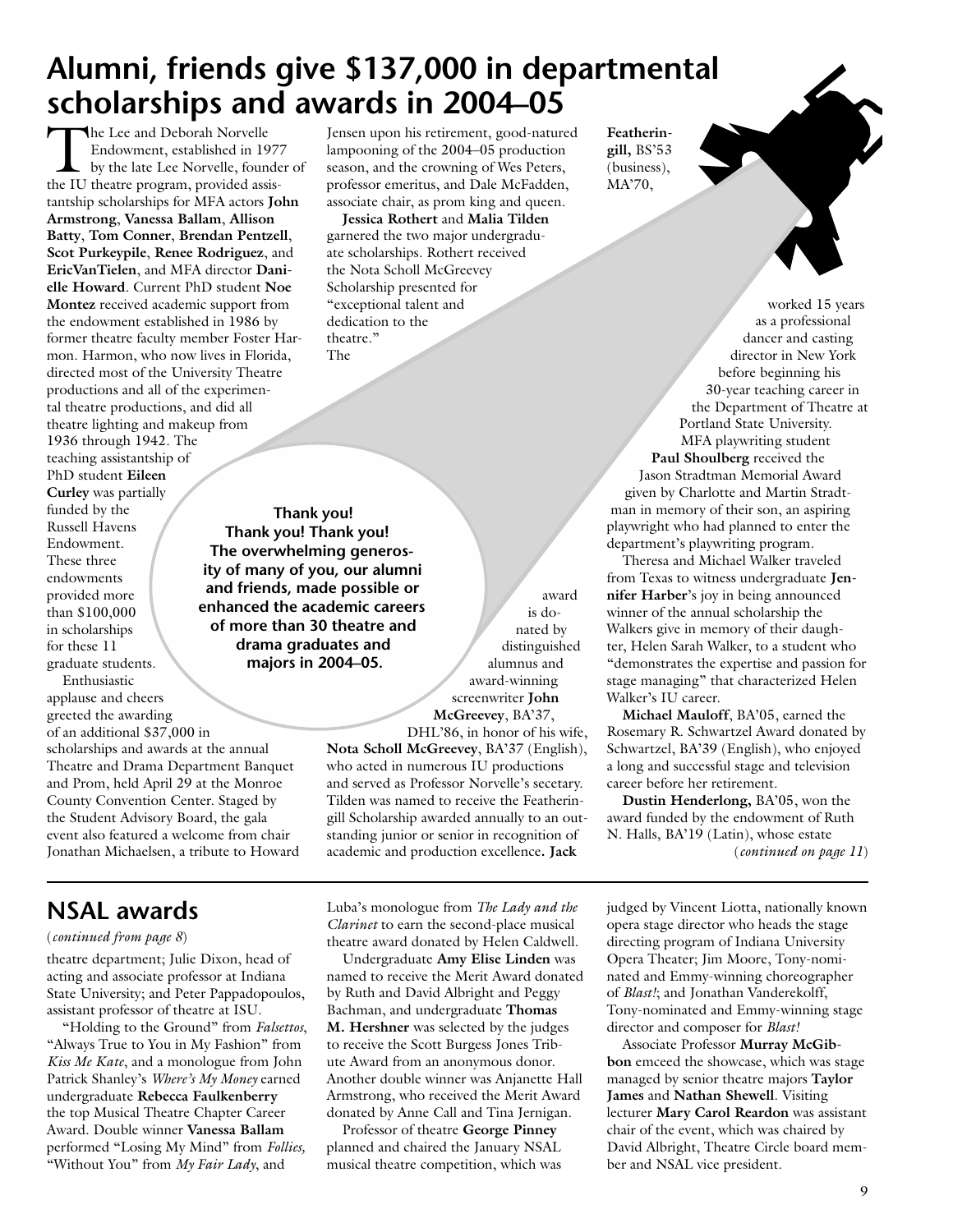## **Scholarships**

#### (*continued from page 9*)

provided the major funding for the Ruth N. Halls Theatre.

**Allison Batty**, MFA'05, was selected for the Marion Bankert Michael Award, donated by Professor Emerita Marion Bankert Michael and Professor Emeritus R. Keith Michael to honor a graduating MFA actor who demonstrates strong potential for success in the acting profession.

Six memorial awards celebrate the legacy of some of the department's most eminent faculty. For his outstanding research and work in theatre history, literature, and theory, PhD student **Patrick Murphree** was presented the Hubert C. Hefner Memorial Award, given in memory of the distinguished teacher and historian who taught in the department from 1955 to 1971.

Actor **Sam Wootten**, MFA'05, received the second David S. Hawes Memorial Award, donated in memory of her husband by Betty Hawes, who attended the banquet. The award recognizes "artistry and creativity," qualities personified by Hawes during the 25 years he taught, wrote, directed, and headed the department's children's theatre and oral interpretation program, as well as through his retirement years until his death at age 91.

Graduating lighting design student **Carolyn "C.C." Conn**, MFA'05, was selected for the Gary W. Gaiser Memorial Award, which recognizes a student who "has been

unusually innovative and self-motivated as an artist, technician, and/or scholar" — all qualities exemplified by Gary Gaiser during the 36 years he taught, designed, and directed in the department.

Graduating costume design student **Dixon Reynolds**, MFA'05, was chosen for the Richard Scammon Memorial Award, founded by Vera Scammon Broughton in memory and honor of "the high artistic standards and sense of dedication that marked the career of Richard L. Scammon during his 33 years at Indiana."

Undergraduate **Christine Perrotta** received the memorial award named in honor of William E. Kinzer, whose 32-year teaching career in the department included directing shows on the Showboat Majestic as well as in the University Theatre and the Brown County Playhouse.

The Faculty Memorial Award was presented to graduating technology student **Chistopher Crostic**, MFA'05.

Winners of Theatre and Drama Merit Awards were **Joohee Park**, MA'05, **Michael Paolini**, BA'05, and undergraduate **Greg Hofmann**.

Chair Jonathan Michaelsen announced that several theatre and drama students had received major awards from the College of Arts and Sciences, including the Palmer-Brandon Prize to **Rosalind Rubin**, the Jeanice Bartling Lewis Memorial Scholarship to **Gregory Hofmann**, and the Cohen/Vanden Huevel and James F. Maurer



*Senior Tom Hershner, at top, in the title role; from left, Josh Gaboian, BA'05, as Dr. Thomas Parker; junior Erin Daugherty, as Shelley Parker; senior Amy Linden, as Meredith Parker; and the chorus in of the 2004 Wells-Metz Theatre production of* Bat Boy, the Musical

Scholarships to **Maggie Ronck**.

Michaelsen also recognized students who had received major honors and awards earlier in the year: seniors **Tenaya Irene Hurst**, BA'05, and **Colin Donnell**, BA'05, as Theatre Circle Outstanding Undergraduate Theatre Majors, and **Kacie Leblong**, BA'05, as the recipient of the second Charles Aidman "Spoon River" Scholarship presented by Betty Aidman in memory of her husband**, Charles "Chuck**" **Aidman**, BA'48, who enjoyed a long and distinguished career on stage and in film and television and who adapted the Edgar Lee Masters poetry for readers' theatre.

 Michaelsen recognized the National Society of Arts and Letters Drama and Musical Theatre awardees (see story on page 8) and extended congratulations to the department's Phi Beta Kappa initiates: **Shannon Brumund**, **Kacie Leblong**, **Tenaya Hurst**, and **Colleen McSherry**.



This newsletter is published by the Indiana University Alumni Association, in cooperation with the Department of Theatre *&* Drama and the College of Arts and Sciences Alumni Association, to encourage alumni interest in and support for Indiana University. For activities and membership information, call (800) 824-3044 or send e-mail to iualumni@indiana.edu.

#### **Department of Theatre** *&* **Drama**

| ChairJonathan Michaelsen   |
|----------------------------|
| Editor  John Edward Kinzer |

#### **College of Arts** *&* **Sciences**

Dean ............... Kumble R. Subbaswamy Executive Director of Development  *&* Alumni Programs .......Tom Herbert **IU Alumni Association** President/CEO ..................Ken Beckley Director of Alumni Programs ......................... Nicki Bland Editor for Constituent Periodicals ......................... Julie Dales Editorial Assistants ............ Keith Roach and Leora Baude

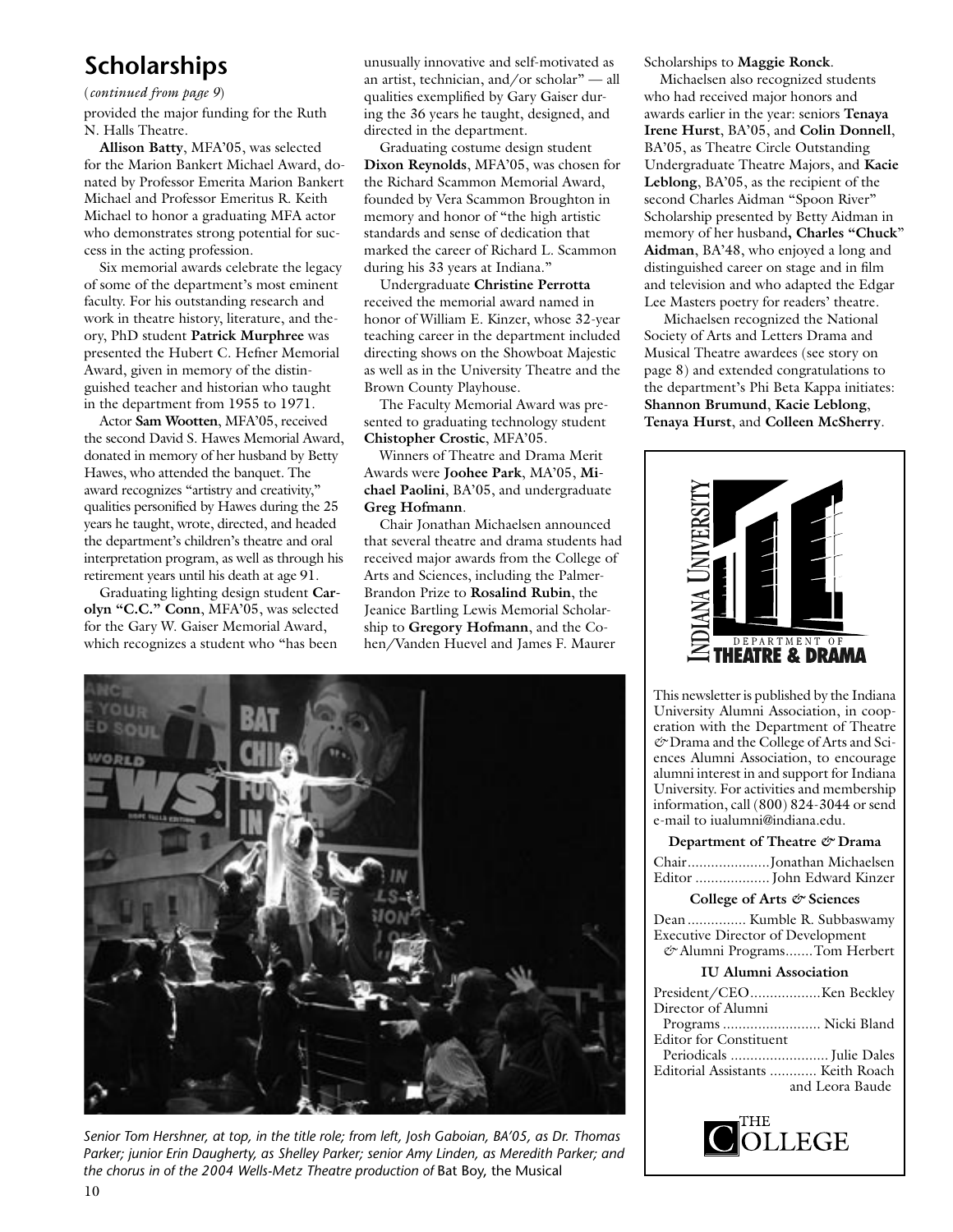# **The 2004–05 season: A look back**

From a dark castle in Transylvania to the elegant tables of Chez Joey in Chicago, the 2004–05 season led audiences on a delightful and spectacular journey. Here are the creative artists who made this exciting season happen:

### **Dracula**

By Steven Dietz Based on the novel by Bram Stoker Director: Dale McFadden Scenic designer: Gordon R. Strain Costume designer: Kristen Held Lighting and sound designer: C.C. Conn Jenica Schultz of the *Indiana Daily Student* called it "haunting" and praised its "masterful" costumes and scenery.

### **Bat Boy: The Musical**

By Keythe Farley, Brian Flemming, and Laurence O'Keefe Director/choreographer: George Pinney Music director: Jeff Tanski Scenic designer: Dathan Powell Costume designer: Carmen Killam Lighting designer: Ryan Davies Sound designer: Wayne Jackson Declared "Weird and wonderful," by Sabra Snyder of the Bloomington *Herald-Times*, "The show's cast danced, sang, and acted with a sense of comedic timing and fervor that left the audience shocked and exhilarated. … Don't miss it."

### **The Cherry Orchard**

By Anton Chekhov Director: Howard Jensen Scenic designer: Fred M. Duer Costume designer: Dixon Reynolds Lighting designer: Robert A. Shakespeare Sound designer: CC Conn The production was called "Howard Jensen's departing gift to IU" by WFIU reviewer George Walker.

## **Happy Birthday, Wanda June**

By Kurt Vonnegut Director: Scott LeFeber Scenic designer: Christopher J. Sinnott Costume designer: Katherine N. Garlick Lighting and sound designer: Gregory C. Brenchley George Walker called it "a neatly-staged, well-acted production."

#### **Bacchai**

By Euripides Translated by Colin Teevan Director: Randy White Scenic designer: Gordon R. Strain Costume designer: Linda Pisano Mask designer: Ian Martin Lighting designer: Jesse Portillo Music and sound designer: Neil Cain Choreographer: Melli Hoppe The Bloomington *Herald-Times* lauded it as "a visual feast."

### **Master Harold … and the boys**

By Athol Fugard Director: Murray McGibbon Scenic designer: Christopher J. Sinnott Costume designer: Robbie Stanton



*Floor level, from left, Mike Mauloff, BA'05, as Cadmus; Nicole Bruce as Tiereseus; and Sam Wootten, MFA'05, as Pentheus in the 2005 Wells-Metz Theatre production of* Bacchai *in the North American premiere of a new translation by Colin Teevan*

Lighting and sound designer: Ryan Davies Glen Kaufmann of the Bloomington *Herald-Times* said "This is a play that deserves to be seen by all."

### **The Scarlet Letter**

- By Phyllis Nagy Director: Jonathan Michaelsen Scenic designer: Fred M. Duer Costume designer: Carmen Killam Lighting and sound designer: Gregory C. Brenchley George Walker singled out Scot Purkeypile's performance as Chillingworth, saying he "was formidable, filling the stage as
- a vicious leather clad toad of a man."

### **Pal Joey**

- Book by John O'Hara
- Music by Richard Rodgers
- Lyrics by Lorenz Hart
- Director/choreographer: George Pinney
- Musical directors: James Kallembach and Emily Hindrichs
- Scenic designer: Dathan Powell
- Costume designer: Dixon Reynolds
- Lighting designer: C.C. Conn
- George Walker closed his review by saying, "The overall strength of the two dozen singers and dancers in the ensemble leaves me eagerly awaiting *A Chorus Line* and *Falsettos* in the 2005–06 season."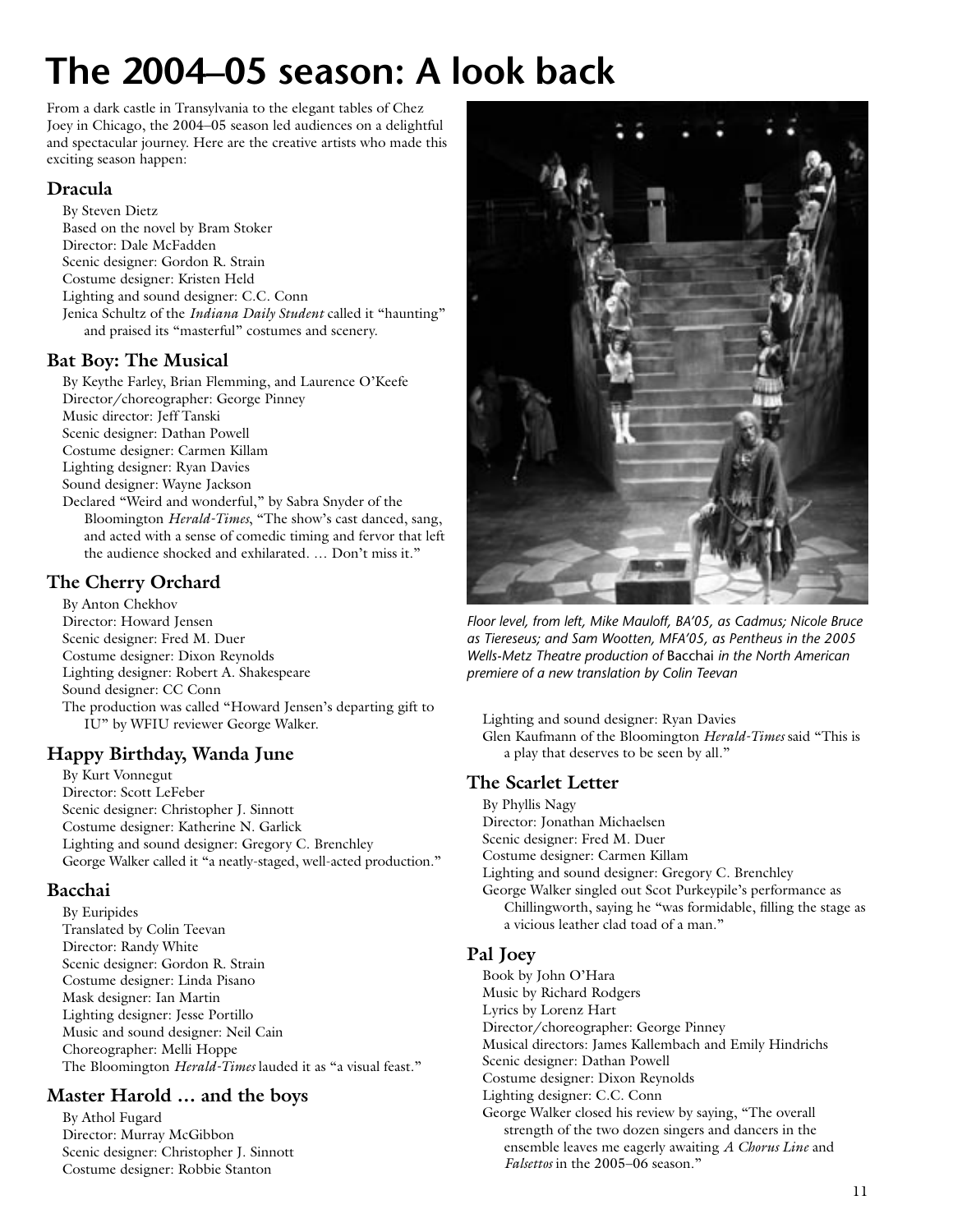## **1960s**

**Toby Mardel Heathcotte**, BA'60, MA'68, is the author of a number of science fiction romance novels, including *Operation: Pleiades* and *The Alma Chronicles.*

**Gresdna A. Doty**, PhD'67, is dean of the College of Fellows of the American Theatre.

**Christine (Gazel) Ballard**, BA'69, writes that after CBS's *Everybody Loves Raymond*, for which she had worked as video switcher for the last eight years, shot its final episode last January, she moved into the same position on *According to Jim* on ABC.

**Michael Bourne**, MA'69, PhD'77, has been busy! Everyday host of Broadway's Best channel on Sirius Satellite Radio, Bourne co-created and directed *Singing Astaire*, a tribute to Fred Astaire as a singer, playing open-ended Saturday and Sunday matinees at the famous jazz club Birdland. The play got rave reviews in the *New York Times* on Dec. 1, 2004, and all other reviews have been great too. He's also been performing an act with jazz drummer Michael Carvin. Bourne is artistic director every January of the *Jazz on the Mountain* weekend festival at Mohonk Mountain House, a 19th-century Quaker hotel in the Hudson Valley. For 18 of the past 19 years, he has hosted National Public Radio's *Toast of the Nation* New Year's Eve jazz broadcast across the country. He recently celebrated his 20th anniversary as a jazz-rock jock for leading jazz station WBGO in Newark. Bourne is the theatre critic for *WBGO Journal* and was one of two critics elected this year to the New York Outer Critics Circle. Bourne has also been a senior contributor to *Down Beat* magazine for 35 of the magazine's 70 years.

**Cynthia A. Voigt**, BA'69, MLS'70, is a Realtor for Prudential Colorado Real Estate in Denver. She writes that she has maintained her interest in theatre and drama through the years and performed in a play, *They Knew What They Wanted*, at the Denver Center for Performing Arts.

## **1970s**

**Jeanie A. Brandes**, BA'71, has two CDs out in stores, *Love in the World I Remember* and *Soul Serenity*.

**Jeffrey H. Huberman**, MA'71, PhD'79, is dean of the Slane College of Communication and Fine Arts at Bradley University, Peoria, Ill. He was recently inducted into the College of Fellows of the American Theatre.

**D. Terry Williams**, PhD'74, took a 12 month sabbatical from his position on the faculty at Western Michigan University, Kalamazoo, to teach at Bradley University for his friend, Jeff Huberman. He will return to Western Michigan in January 2006.

## **1980s**

**Eva J. (Bachmura) Kvaas**, BA'80, recently performed the role of Helen Potts in *Picnic* at the Coronado (Calif.) Playhouse.

*A Moomoir*, a one-act children's play written by **Denise Stoner-Barone**, BA'85, was chosen by the Cincinnati Playwrights Initiative to be workshopped in April 2005.

The December 2004 Indiana Repertory Theatre production of *A Christmas Carol* featured IU alumna **Lynne Perkins**, BA'83, repeating her role as Mrs. Cratchit and also playing Charwoman. **David Anderson**, '83, **Carmen Rae Meyers**, MFA'04, and **Jonathon Molitor**, MFA'04, (who were serving internships at the IRT), and Brown County Playhouse alumni Chuck Goad (reprising his role as Scrooge) and Robert Neal also appeared in the pro-

duction. Janet Allen, '80, is artistic director of the IRT. Perkins, who directed *Caught in the Net* at Brown County Playhouse in summer 2004, will play Penny in *You Can't Take It With You* in January. Also, in early 2005, she directed two in-school tours for Bridgework Theater and *Charlotte's Web* for the Lilly Theatre at the Indianapolis Children's Museum. Perkins also directed the Indiana Repertory Theatre's October 2005 production of James Still's *And Then They Came for Me: Remembering the World of Anne Frank*, which featured **Constance Macy**, BA'89. After the show opened, Perkins moved (temporarily) to Actor's Theatre of Louisville, where she played Ann Putnam and Sarah Good in *The Crucible*, directed

by Marc Masterson, followed by her role as Mrs. Cratchit. She said her daughter, Emma, and husband, Matt, were excited about the "big adventure in Louisville" for the family.

**Jim Reilly**, MFA'87, played the role of Dr. Jim Bayliss in the fall production of Arthur Miller's *All My Sons* at the Denver Center Theatre and played Bob Cratchit in the December 2004 Alabama Shakespeare Festival production of Charles Dickens's *A Christmas Carol*.

The September "Second Servings" playbill at the Bloomington Playwrights Project included a production of *Graduation Day* by **Jim Serpento**, MFA'88, who now heads a film production company in Des Moines, Iowa. The BPP first produced Serpento's one-act in 1987.

## **1990s**

(*continued on page 13*) **Ben Livingston**, MFA'90, played Lennie in *The Homecoming* in the Los Angeles Noise Within Theatre November production, which garnered a Critics' Choice ac-



*Mary Carol Johnson as Kate and Bill Simmons as Jack in the 2005 Brown County Playhouse production of* Brighton Beach Memoirs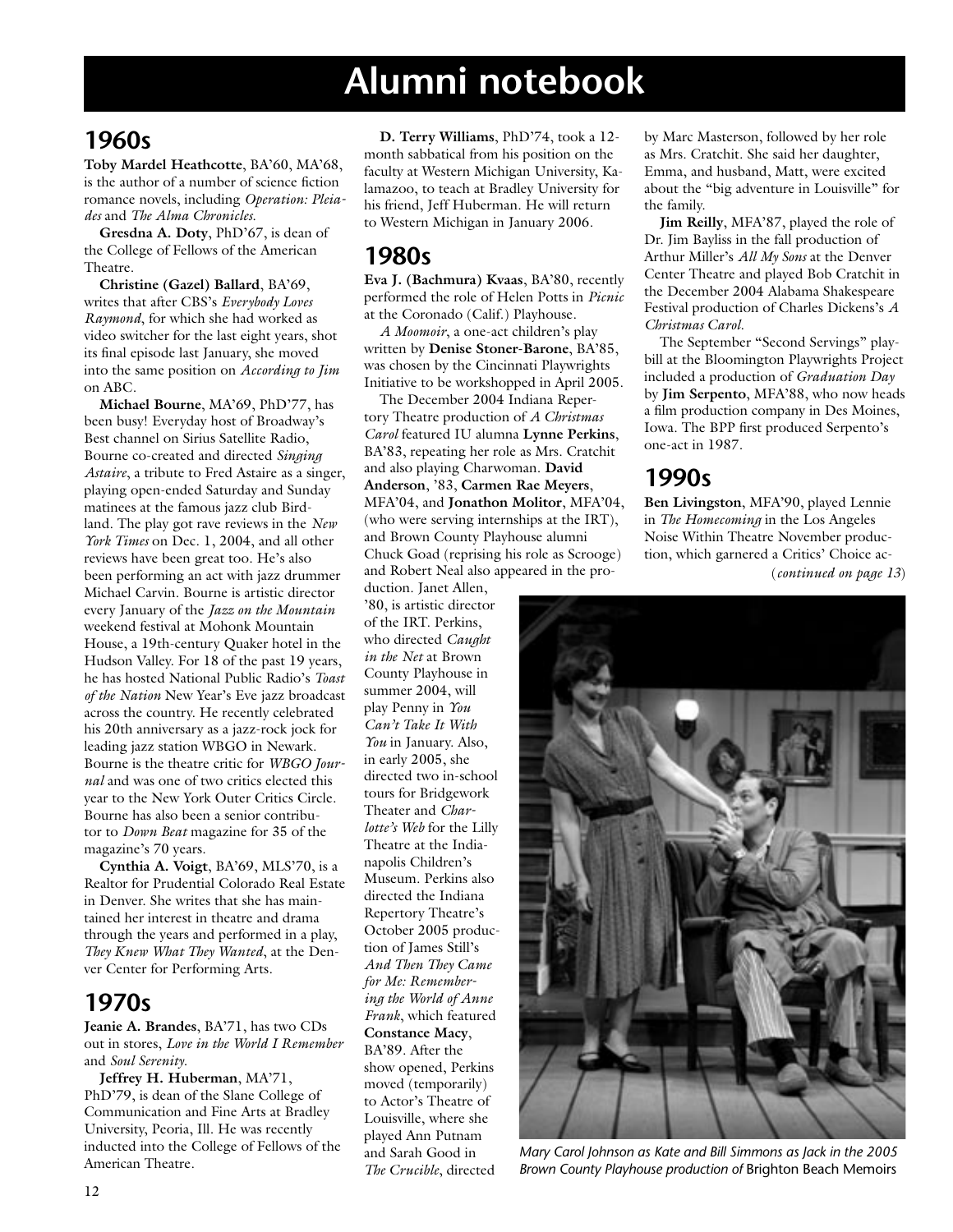(*continued from page 12*)

colade from the *LA Times*. Prior to that, he played Gary in *Noises Off* at the Pasadena Playhouse, San Jose Repertory Theatre, and commercial theatres in San Francisco. Livingston can also be seen stranded on a desert island in a national television commercial for Capital One.

**N.J. Stanley**, PhD'90, received tenure in spring 2005 at Lycoming College, Williamsport, Pa., where she is assistant professor of theatre.

**Clarissa Jacobson**, BA'92, writes that though "not famous," she is still acting voice over. She is working on a movie about three women who decide to open their own auto repair shop. Find out more at www.highmaintenancethemovie.com.

**Michael J. Riha**, MFA'92, has been accepted into the United Scenic Artists Union as a scene designer. He is currently head of design at the University of Arkansas's MFA program.

**Debbie Baron**, BA'93, lived in Chicago for six years, performing with many different theatre companies, including American Theatre Company and the Playground Theatre. For the last four years, she and her husband, Jason, have been living in Los Angeles, where she works in both theatre and television.

**Lila Michael**, MFA'94, directed Craig Lucas's *Reckless*, which opened April 21 at the Hawks Theatre in Bozeman, Mont.

**Rachel Healy**, BA'95, won the Joseph Jefferson award for her costume designs for *Lady Windermere's Fan* at Northlight Theatre in Skokie, Ill.

**Robert K. Johansen**, MFA'95, followed his role as the preacher in the Indiana Repertory Theatre's spring production of *The Grapes of Wrath* with the role of newspaper reporter E.K. Hornbeck in the IRT's fall production of *Inherit the Wind* and the roles of Marley's Ghost, Young Marley, and Future in the IRT's *A Christmas Carol*. He also choreographed the fight scenes for the IU School of Music's fall 2005 production of *Romeo and Juliet*.

**Doug Long**, MFA'95, played the role of Stanley in Pyewacket Theatre's world premiere of Francis Ford Coppola's *The Conversation*, which ran January through February 2005 at the Chopin Theatre in Chicago. Long continues to teach Performance of Literature as an adjunct faculty member at DePaul University in Chicago, where this year he was joined by **Kirsten D'Aurelio**, BA'88, who teaches the same course. For Bailiwick Repertory Theatre, Long recently directed *Everybody Watching* by Indiana native **Michael Martone**, BA'77. The cast featured alumna **Denise** 



*Tom Conner, second-year MFA, as Hallie; Carmund White, master's student in voice and performance, as Sam; and Andy Alphonse as Willie in the 2005 Ruth N. Halls Theatre production of* "MASTER HAROLD"… and the Boys

**Blank**, MFA'95. Long reports that his wife, Kay, continues to enjoy her work as "Neighbors" editor at the *Daily Herald*, and their son, Adam, is now a freshman in high school and their daughter, Sarah, is in sixth grade.

**Andrew Crocker**, BA'96, director of foundation and government relations at Actors Theatre of Louisville, sent tickets, a t-shirt, and a book bag for the student raffle at the department's annual welcoming pizza party.

**Jeff Moore**, MFA'96, has worked professionally in theatres throughout the Midwest and California since receiving his degree. Moore has been an adjunct faculty member and taught acting classes at Huntington College, directed Molière's *The Miser* for the Huntington College Mainstage in February 2003, and taught voice and movement workshops for the Fort Wayne Youth Theatre. In July 2003, he received accolades for his performance in the world-premiere production of Tony-Award winning playwright George Furth's play *Sex Sex Sex Sex Sex Sex and Sex* at Indiana University–Purdue University Fort Wayne, with Furth in attendance. Moore is a founding company member, actor, and director with the Twenty-Four Hour Playhouse, an experimental theatre project with the mission to cast, write, and produce experimental plays in a 24-hour period. Moore reports that this is a thrill. In 2004, he was a featured performer in *Pop Filter* and *Pop Filter 2*, large-scale immersion performance-art "theatre events" produced

in Fort Wayne. He currently works for the Fort Wayne Philharmonic in concert operations, and he lives in Fort Wayne with his wife, Heather Bracken, and their daughters Hannah, Zoe, and Renee.

**Richard Bristow**, MFA'97, received a Faculty Merit Award from the Kennedy Center's American College Theatre Festival for his scenic design for *West Side Story* at Shorter College.

**Derek Miller**, BA'97 is teaching at Improv Olympic in Hollywood, Calif.

**Dawn Pearlman**, BA'97, is the assistant human resources director for the Hyatt Regency Orange County (Calif.).

**Kelly (Rinehart) Roark**, BA'97, began a master's program in art history at the Art Institute of Chicago in fall 2004.

**Brandon Cutrell**, '98, the 2005 Back Stage Bistro Award Winner for Outstanding Vocalist, has garnered critical praise for his recent cabaret performance with guest Karen Mason of *No Reservations* at New York's Duplex Cabaret Theatre. Here's a sampling of what the critics had to say: "Laugh-out-loud funny. … But it's vibrant vocals and excellent acting that steal the show. … Cutrell's stock will definitely be going up." (Wayman Wong, *Playbill*); "Cutrell is animated, bright, and entertaining. ... I believe his truthfulness with a lyric, his beautiful tenor, and that killer smile will get him the attention he deserves." (John Hoglund, *Backstage*). Ray Fellman, BS'97, Brown County Playhouse and Broadway Cabaret alumnus is musical director. Fell-(*continued on page 14*)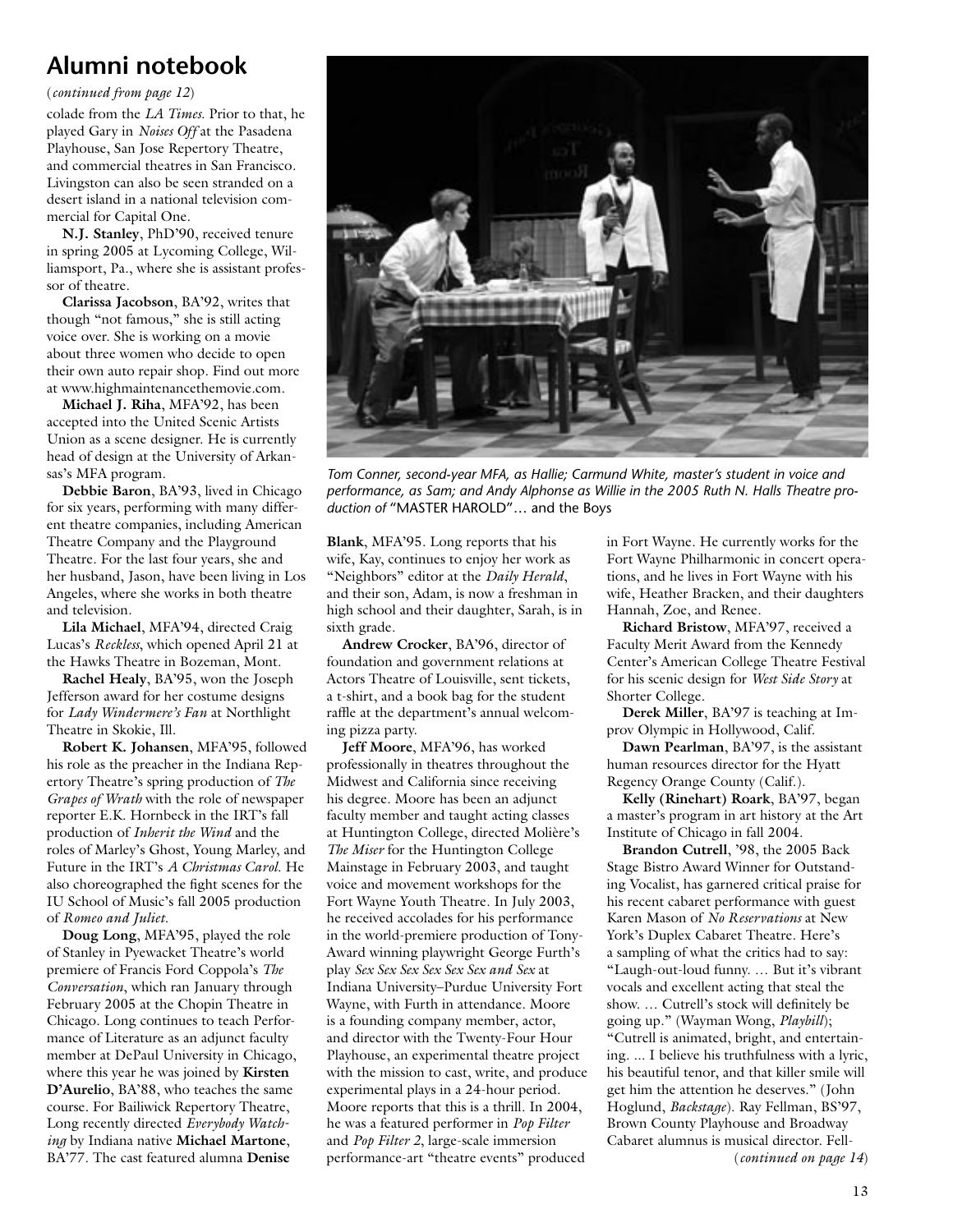(*continued from page 13*)

man sang with the Glimmerglass Opera Company this season.

**Chris Gilmartin**, BA'98, is in San Francisco working as a teacher and pursuing a master's degree.

**Chris Petrelli**, BA'98 is working with Westbeth Productions in New York. Petrelli recently attended the Edinburgh Festival, combining work with a visit to former IU student Matt Hahn.

**LaRonika Thomas**, BA'99, is currently the literary manager at Stage Left Theatre in Chicago — the first in the theatre's 23-year history. She is currently assisting in organizing LeapFest 2 at Stage Left, as well as directing one of the festival productions, and she recently received a grant from LMDA for her work. Thomas also still freelances, and her latest projects have included stints as dramaturg for *The Last Two Minutes of the Complete Works of Henrik Ibsen* (the Neo-Futurists) and *Bald Grace, Pirate Queen* (Stockyards Theatre Project); assistant director to Barbara Gaines for *Measure for Measure* (Chicago Shakespeare Theatre); and director for *Fire Escape* (Stage Left Theatre). Thomas is also an artistic associate at Stockyards Theatre Project, a reporter for Backstage.com, and a box office manager at Live Bait Theater.

## **2000s**

**Amy Fortoul**, BA'00, presented a segment of her show *This is my Body* for the IU Theatre and Drama Department's Introduction to Theatre and Movement classes recently. She made herself available to many classes across campus whose subjects touch upon eating disorders, body image, and sexuality. Fortoul wrote, directed, and performed *This is my Body* in January at the Buskirk-Chumley Theater in Bloomington.

**Marla S. Hudnall**, BA'00, was accepted last winter into the Directors Guild Producer Training Program in Los Angeles. She was one of 15 chosen from among more than 1,000 applicants to the program, which allows her to spend two years working as an assistant director trainee for various television shows.

**Jason Marr**,'00, and his wife, Joy, are working at the Shakespeare Festival in Ohio. He frequently appears in television series.

**Nicole Parker**, BA'00, one of the stars of MADtv, co-emceed for the Jefferson Awards and performed along with **Emily Hoover**, BA'00, for the program.

**Megan McKinney**, MFA'00, played Mrs. Pennywise in the Indianapolis Phoenix Theatre's production of *Urinetown*, which was extended through October, two weeks beyond its original run. McKinney is senior marketing and public relations manager for the Indiana Repertory Theatre.

**Sara Weiser**, BA'00, is in the education

## **Katy Bigge Kestner Memorial Fund formed**

In 1964, Nick Kestner was the "advance" man for Indiana University's Showboat Majestic. An IU student at the time, Kestner was responsible for the showboat's public relations and would travel by car to the next port to publicize the soon-to-arrive performance.

During his third summer performing this job, Nick met his future wife, Katy Bigge, a graduate student who was serving as a chaperone for the cast aboard the Majestic. Katy was a 1960 graduate of IU with a degree in speech and theatre, directing and performing in numerous productions on campus.

Katy and Nick were married in 1966 and shortly thereafter, Katy returned to IU and completed her master of arts degree in theatre in 1968. Katy then became an outstanding and much beloved high school theatre and speech instructor in Birmingham, Mich.; Portage, Ind.; and for 23 years in Carmel, Ind.

After Katy's untimely death in 2004, Nick and their two daughters (Ceci and Lici) established the Katy Bigge Kestner Memorial Fund in the Department of Theatre and Drama. This endowment will help support the department's production season and also bring guest artists to IU. "This endowment is a wonderful tribute to Katy's career and commitment to education," said Jonathan Michaelsen, chair of the Department of Theatre and Drama.

In its inaugural year, the Kestner endowment was used to bring stage combat expert Neil Massey to IU for 10 weeks. Massey taught two courses in stage combat and choreograph the fight sequences in the department's fall 2005 production of *Macbeth*.

Michaelsen said, "The department is extremely grateful to the Kestner family for this support. It will help to foster and train generations of young theatre artists."



*Bill Simmons, left, and Sam Wootten, MFA'05, in the 2005 Brown County Playhouse production of* Greater Tuna

and training department of the National League of Cities in downtown Washington, D.C. The organization supports and promotes cities, towns, and municipalities all over the United States.

**David Zack**, BA'00, finished up a touring career last summer in Korea and Japan, returned to Las Vegas for a few months and now has settled back down in Los Angeles to pursue film and television work.

**Kelly Ford**, MFA'01, directed the LA premiere of Stephen Belber's The *Transparency of Val* at the West Coast Ensemble and the Lincoln Center Director's Lab West last year. She also AD'd for Jules Aaron on a Molière "premiere" by Richard Wilbur called *The Bungler*. Ford is also involved with Naked Angels LA, which is a writers' and actors' group whose purpose is to develop new work. The group currently has a relationship with Fox's development department. Ford shot two short films (as a director) in December.

(*continued on page 15*) **Eliza Hittman**, BA'01, was scheduled to direct *Strom Thurmond Is Not a Racist,*  by Thomas Bradshaw, at the Ontological-Hysteric Theatre in July. Other credits include *All But Forgotten*, by Thomas Bradshaw, and *The Sandalwood Box*, by Mac Wellman. She was a collaborating director on *Groundwork of the Metaphysics of Morals* by writer/director Young Jean Lee at the Ontological-Hysteric Theater in the summer of 2003. Assistant directing credits include Obie-Awarding Winning Soho Rep. productions *[sic]* (by Melissa James Gibson) and *Molly's Dream* (by Maria Irene Fornes). Assistant design credits include *People are Wrong!* at P.S. 122. She has worked in various capacities with numerous renowned off-off Broadway companies (such as Richard Maxwell and the New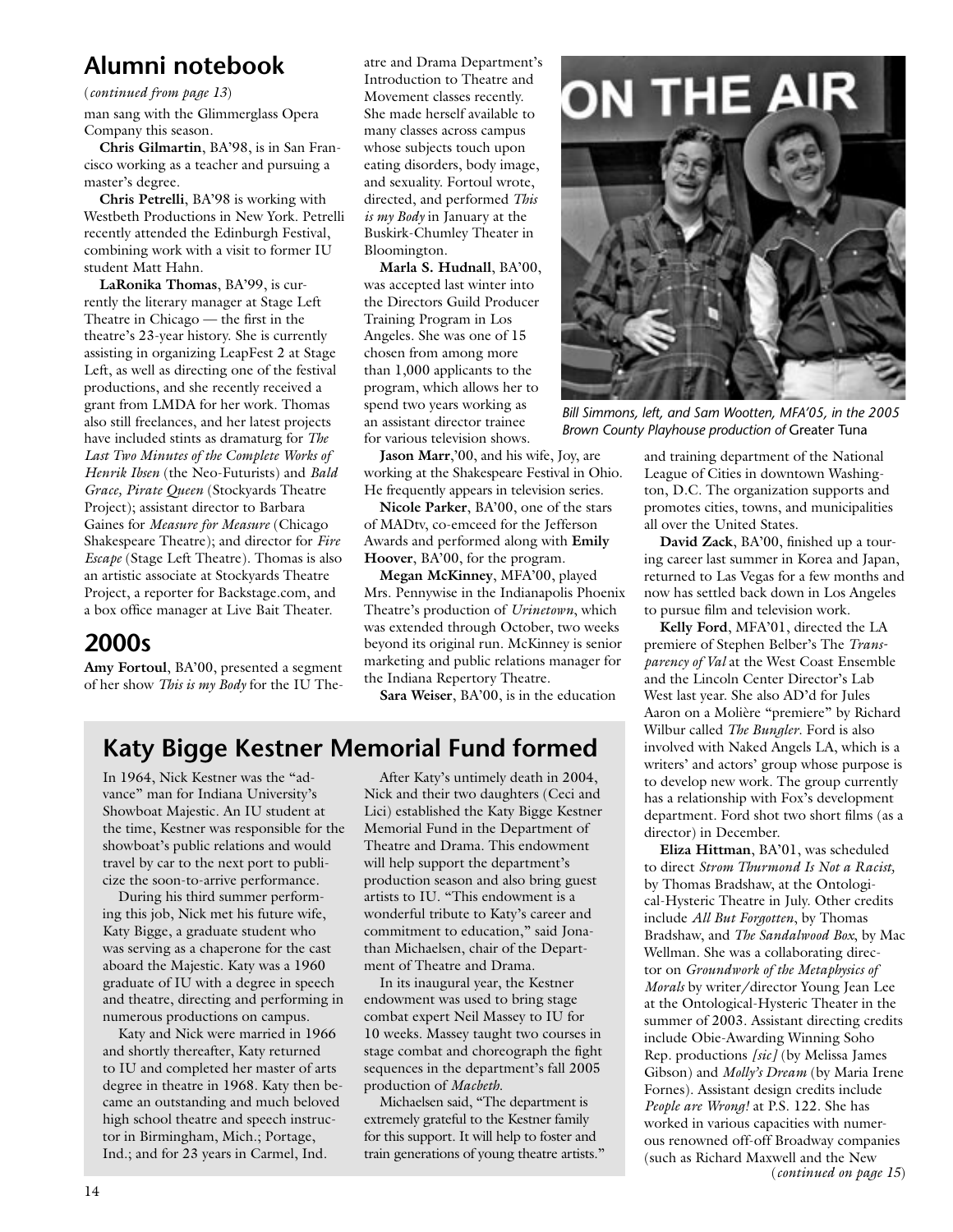#### (*continued from page 14*)

York City Players, Salt Theater, Clubbed Thumb, and the Flying Machine).

**Deborah Lynn Thomas**, BA '01, is teaching English at North Daviess Junior Senior High School for this fall.

**Emily Zoss**, BA'01, is at Cairo American College teaching stagecraft and managing the school theatre.

**Juliet Heller Eichberg**, BA'02, returned in 2004 from London, where she had lived for two years, performing the title role in Wycherley's *The Country Wife*. Since her return, she has appeared in *The Importance of Being Earnest* at the Barn Theatre and worked on two short films in the San Francisco Bay area, where she now lives.

**Gabe Lewin**, BA'02, one of three recent Teach for America participants from the department, is now in Israel studying at a kibbutz. **Blake Wilson**, BA'03, has been teaching social studies in Atlanta. **Emily Pierson**, BA'05, has begun teaching math in Mississippi.

**Ann Aurbach**, BA'03, and **Kevin Mogyoros**, BS'03, both worked on the ABC Oscar pre-show. Aurbach, who is the production management intern at LA Opera, was a production assistant on the show. Mogyoros, who is a freelancer in television production, was the production coordinator. Mogyoros's previous credits include working on the Macy's Thanksgiving Day Parade, the Tony Awards, and the Democratic National Convention in Boston.

**Shanta Thake,** BA'02, accompanied George C. Wolfe for his Collins lecture. Thake is the programming associate for Joe's Pub in New York.

**Rick Fonté**, MFA'03, was married in September 2004 to Erin Davis. He directed *The Complete Works of Shakespeare (Abridged)* for the Austin Shakespeare Festival, winning both the Austin Critics Table and the B. Iden Payne awards for Outstanding Production of a Comedy. Fonté's 10-minute play *The Red Hand* won a short-play contest sponsored by the Texas Nonprofit Theatre Association, and his screenplay *The Most Biggest Sleepover Ever* won the Ohio Independent Film Festival Best Screenplay Award.

**Andrew Lebon**, BA'03, returned to the Bloomington campus last week as a member of the national tour of *Oklahoma!* in the role of Jud. Professor George Pinney, who directed Lebon in *Sweeny Todd*, *Parade*, and *Pirates of Penzance* says of Lebon, "He was the nicest guy to walk this planet, with a beautiful voice. … His commitment to both his studies and his art was exemplary." *Oklahoma!* played at the IU Auditorium April 25–April 27, 2005.

**Victoria Licht**, BA'03, attended Chicago-Kent College of Law and has passed the Illinois bar exam.

**Yuri Cataldo**, BA'04, is attending the Yale School of Drama for graduate study in costume design.

**John Kenneth Deboer**, BA'04 is currently enrolled in the MFA program in theatre pedagogy at Virginia Commonwealth University, with a concentration in voice and speech. Deboer served as vocal coach for this season's production of *The Importance of Being Earnest* at the Brown County Playhouse.

**Abby Mueller**, BA'04, is living in Chicago. This summer, she played Fiona in *Brigadoon* at the Marriott Theatre.

**Jeff Radue**, BA'04, is at the New Theatre in Chicago.

**Faith Schooley**, BA'04, was called up in May for a 545-day tour in Iraq. All our thoughts and prayers are with her for a successful campaign and safe return home.

After graduating with honors in the Individualized Major Program, **Colin Donnell**, BA'05, performed during the summer and fall in principal equity roles at Stages and MUNY Opera in St. Louis. After completing his Stages contract in October he planned to move to New York to pursue his career. Donnell's senior project, the role of Joey in *Pal Joey*, received the IMP Best Senior Project Award.

**Taylor James**, BA'05, is an assistant stage manager at Asolo Theatre in Sarasota, Fla.

# **Membership** *Matters***. Join today!**



Your IU Alumni Association dues support IU through programs that provide scholarships for students, Commencement ceremonies, student recruitment efforts, and student leadership programs.

**Call (800) 824-3044 E-mail iuaamemb@indiana.edu** James was stage manager for the Brown County Playhouse 2005 summer season.

**Michael Paolini**, BA'05, was married in Bloomington in May before moving to San Diego in order to pursue an MFA in lighting design.

**Clay Sanderson**, BA'05, spent this past summer making his professional debut appearing in several shows, including *Ragtime* and *The Full Monty* at the Timber Lake Playhouse in Mount Carroll, Ill., and recently moved to Chicago, where he will soon be appearing as the Warden in *Kiss of the Spider Woman* at Bailiwick Repertory, opening in January 2006.

**Emmy Kreilkamp**, ABD, is at the University of Wisconsin in Marshfield from the end of October until the end of December, directing *Bury the Dead* and teaching an introductory class.

# **Lee Norvelle's vision lives on**

In 1928, Lee Norvelle came to Indiana University. He was a remark diana University. He was a remarkable visionary and in essence created theatre and drama at IU. In 1945, Norvelle became the first chair of the Department of Speech and Theatre and was the driving force behind creating a strong theatre curriculum. He was also instrumental in creating the Brown County Playhouse (established in 1949), the professional theatre component of the department. As I sit in the building that bears his name, I realize how fortunate I am to be part of the tradition Norvelle started, reaping the benefits of his insights, hard work, and vision.

Our department has not only benefited from Lee Norvelle's teaching, creativity, and leadership, but also from the remarkable gift he left in his estate. Indeed, with ever-shrinking budgets, it is gifts like Norvelle's that keep theatre and drama at Indiana University producing at such a high level. And he is not alone; literally thousands of alumni, patrons, and friends have kept this department strong and growing through their generosity. This pride and caring spirit has made Indiana one of the great theatre programs in the country. All of us in the Department of Theatre and Drama are truly grateful for this continued support, which will further the rich legacy of our department for generations to come.

—*Jonathan Michaelsen, chair*